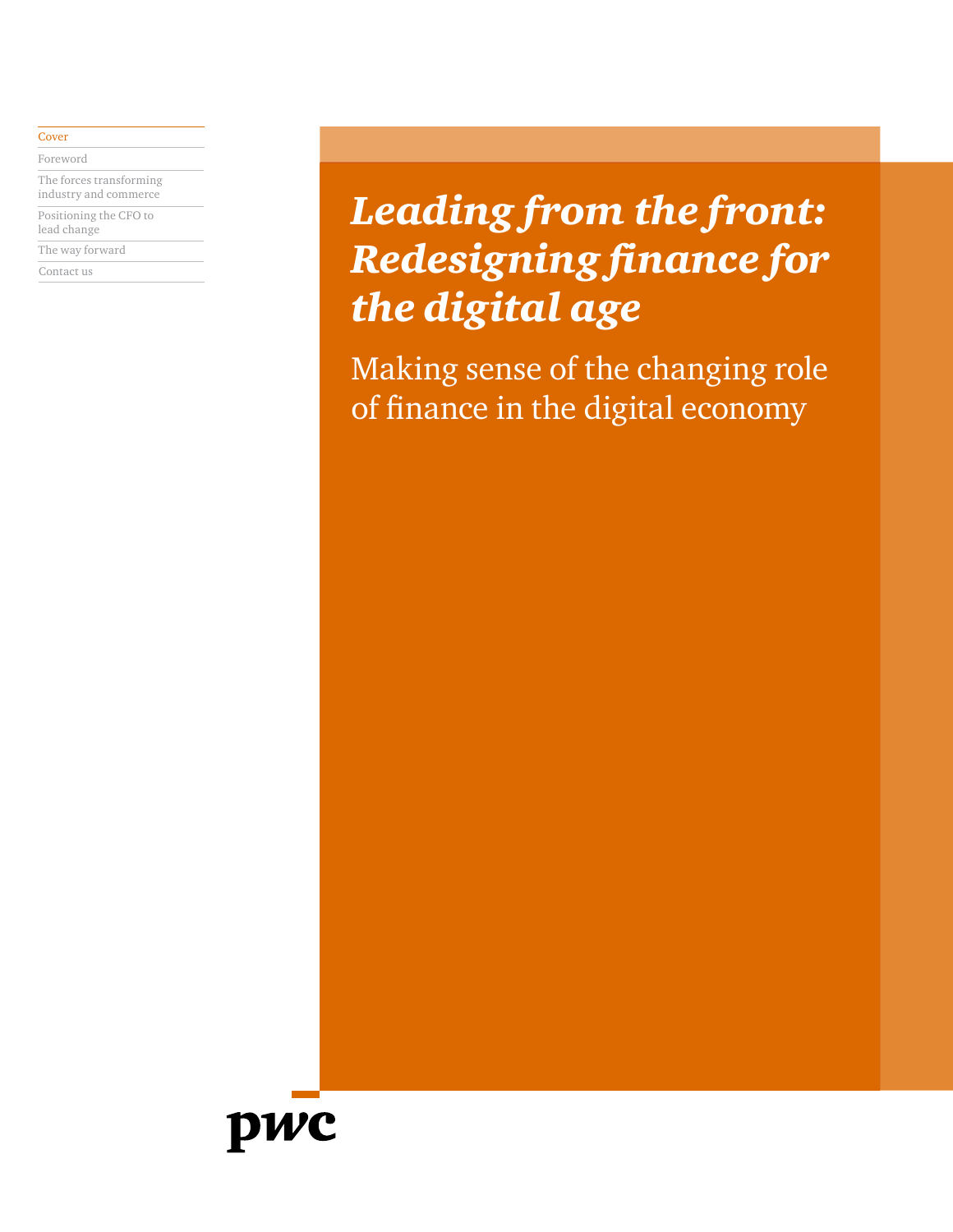#### [Cover](#page-0-0)

[The forces transforming](#page-2-0)  [industry and commerce](#page-2-0) [Positioning the CFO to](#page-5-0)  [lead change](#page-5-0)

[The way forward](#page-23-0)

[Contact us](#page-24-0)

[Foreword](#page-1-0) *We're pleased to introduce Leading from the Front: Redesigning Finance for the Digital Age. The business landscape is being transformed by a series of megatrends, of which digital technology is already proving to be the most pervasive and potentially disruptive. Finance teams will have to rethink their role and relevance within this new landscape, both in how they serve the business and in how they design their own operations.* 

> <span id="page-1-0"></span>*This point of view outlines a framework for analyzing and understanding the changing role of finance in the digital economy. We've published this paper in an interactive, modular format, enabling you to explore the individual components of our framework that are of greatest interest to you. Each area of digital impact is accompanied by a relevant case study that illustrates a real-world solution to a finance-related challenge.*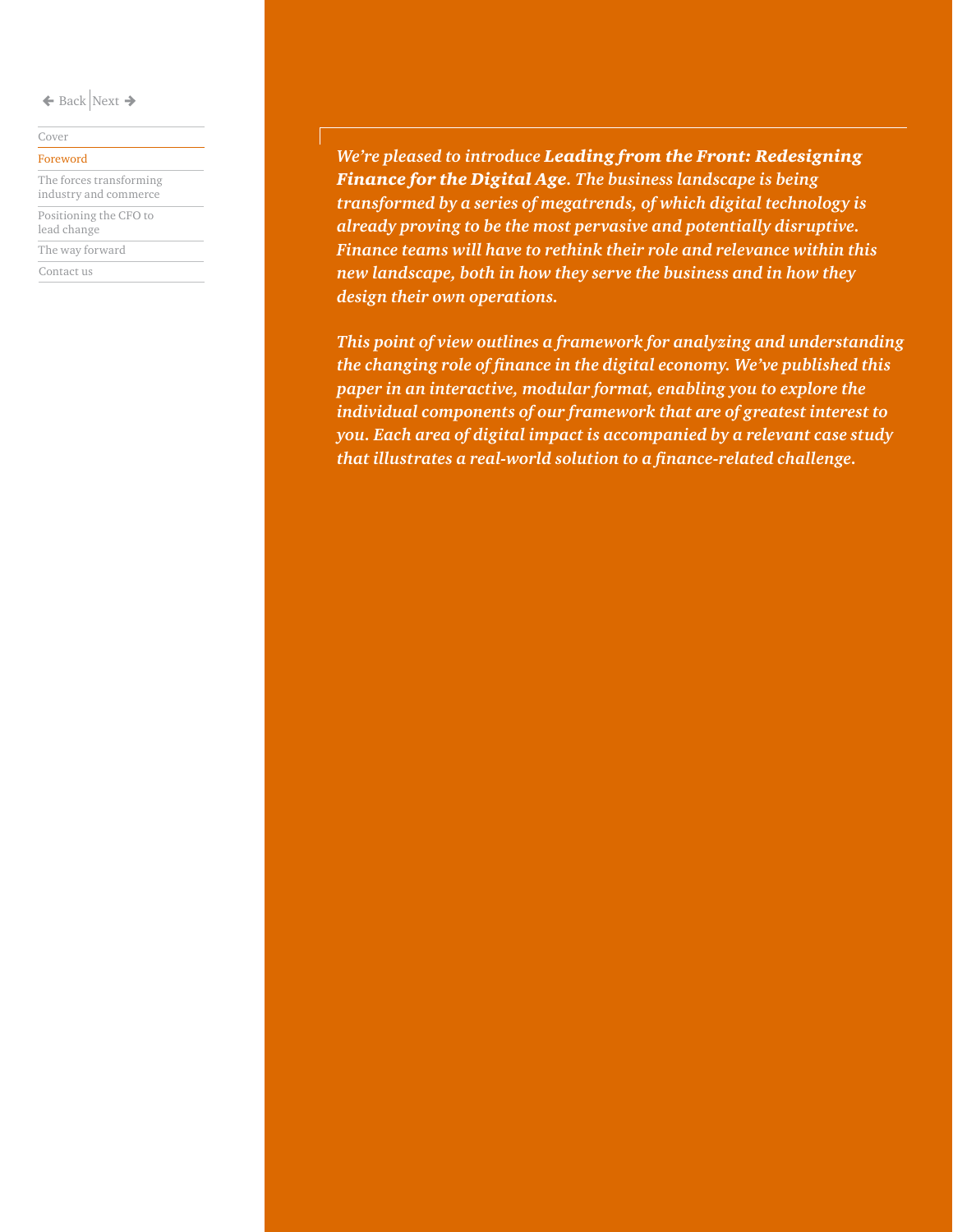[Cover](#page-0-0)

[Foreword](#page-1-0)

[The forces transforming](#page-2-0)  industry and commerce

[Digital as driver and](#page-2-1)  [accelerator](#page-2-1)

[Positioning the CFO to](#page-5-0)  [lead change](#page-5-0)

[The way forward](#page-23-0)

. .

[Contact us](#page-24-0)

## <span id="page-2-0"></span>*The forces transforming industry and commerce*

From hyper-connectivity to more exacting customer expectations, from the influx into cities to the escalating pressures on natural resources, the commercial and economic landscape is being reshaped by five key megatrends (see Figure 1). There are clearly other drivers at play, but our research and work with clients shows that these five forces are already having the most decisive impact.

Figure 1. The five megatrends reshaping our world



Source: 1322 CEOs interviewed for PwC's 18th Annual Global CEO Survey (www.pwc.com/ceosurvey)

Each of these megatrends will have a significant impact in itself. These impacts range from the new markets opened up by increasing affluence in Asia, Africa and South America to the need for innovation in manufacturing and agricultural production created by the mounting pressures on natural resources. The trends could have even more impact when they coalesce and collide. Examples include the relocation of labor-intensive manufacturing facilities from countries with aging populations to ones with younger demographics.

### <span id="page-2-1"></span>*Digital as driver and accelerator*

Of the five megatrends, technological breakthroughs—the digital revolution in particular—are creating a world that is constantly connected, constantly innovating and constantly confounding conventional wisdom. Technology is also the megatrend with the most interaction with the other four. We can see the collision of demography and technology in the emergence of the Millennial generation, for example. The behavior and expectations of this connected generation is blurring the lines between the digital and physical worlds, reshaping the desired customer experience and how customers will want to consume in the future.

For businesses, there are the untold possibilities opened up by virtually unlimited computer power, 24/7 interaction with customers, and analytics that enable them to understand consumer behavior like never before. Yet businesses also have to compete in marketplaces in which innovations can become consumer expectations in a matter of months. They are also competing for customers who are highly informed and readier than ever to switch if their demands aren't met. It is clear that technological breakthroughs, accelerated by the other megatrends, have the most potential to disrupt businesses and provide opportunity in the future.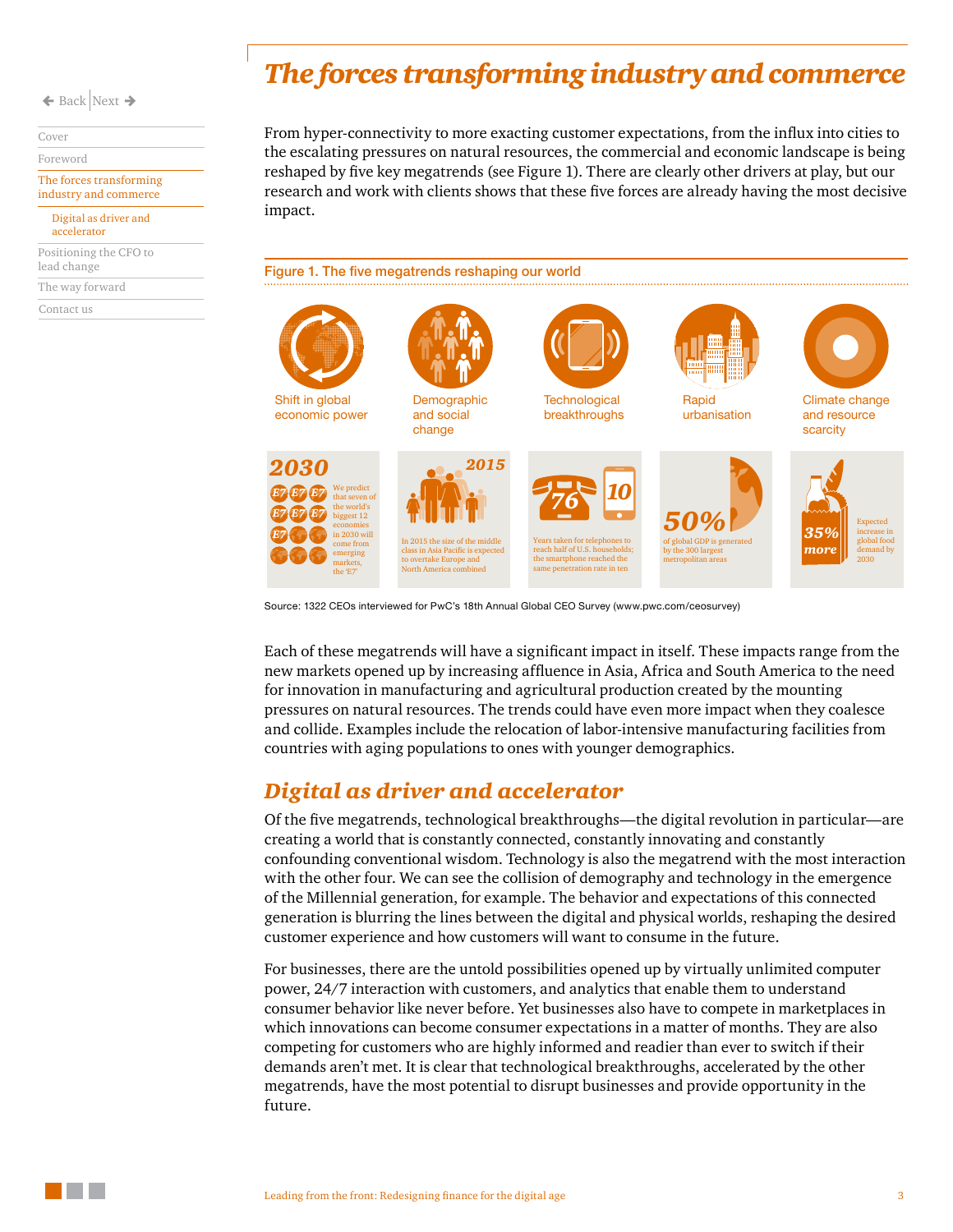[Cover](#page-0-0)

[Foreword](#page-1-0)

[The forces transforming](#page-2-0)  industry and commerce

[Digital as driver and](#page-2-1)  [accelerator](#page-2-1)

[Positioning the CFO to](#page-5-0)  [lead change](#page-5-0)

[The way forward](#page-23-0)

[Contact us](#page-24-0)

How are businesses responding to these developments? More than seventy percent of the business leaders taking part in PwC's latest global CEO survey see digital technologies as an opportunity to enhance operational efficiency, customer experience, innovation capacity and brand reputation (see Figure 2).



**Quite high value** Very high value

Source: 1322 CEOs interviewed for PwC's 18th Annual Global CEO Survey [\(www.pwc.com/ceosurvey](http://www.pwc.com/ceosurvey))

When CEOs were asked to rate the strategic importance of particular digital technologies for their organizations, using mobile to strengthen customer engagement and data analytics to enhance insight topped the list (see Figure 3). Business leaders are also coming to recognize the potential of emerging developments including the Internet of Things, which could further strengthen the connectivity and insights possible between companies and consumers, as well as their partners and other stakeholders. However, early adopters should be prepared to experiment and be flexible as the technology and market evolve. For example, sensors will generate a great deal of data, which businesses will need to collect, store, protect, and analyze. They'll also need to ensure they have appropriate tools, infrastructure, and talent in place to process and then integrate sensor data with other enterprise data. As always, data security and privacy challenges are critical.<sup>2</sup>





Source: 1322 *CEOs interviewed for PwC's 18th Annual Global CEO Survey* (www.pwc.com/ceosurvey)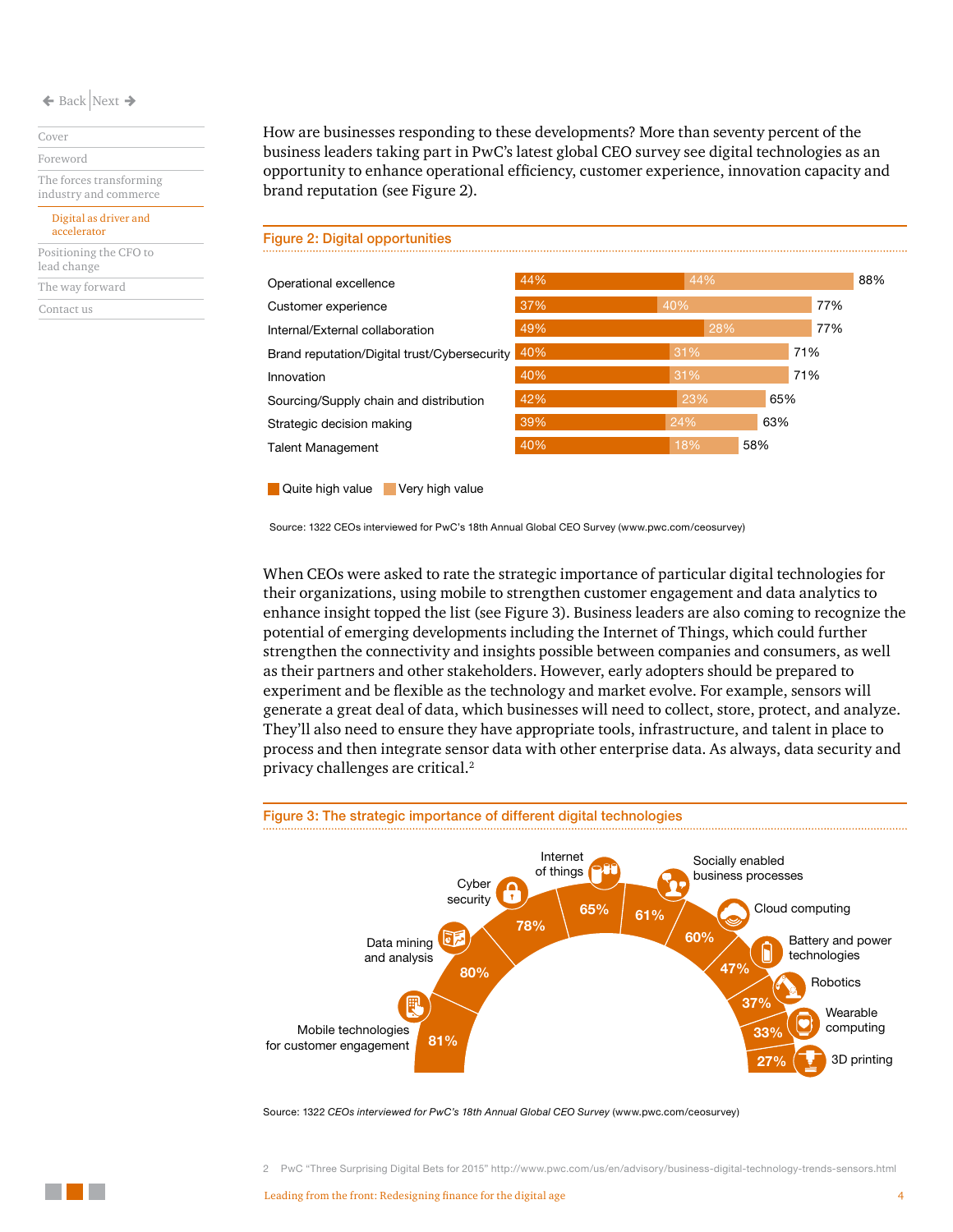#### [Cover](#page-0-0)

[Foreword](#page-1-0)

[The forces transforming](#page-2-0)  industry and commerce

#### [Digital as driver and](#page-2-1)

[accelerator](#page-2-1)

[Positioning the CFO to](#page-5-0)  [lead change](#page-5-0)

[The way forward](#page-23-0)

[Contact us](#page-24-0)

Businesses are also realizing the importance of mining and analyzing brand sentiment and product conversations within social data, which enables them to gauge consumer perspectives and target their marketing more effectively. Finally, CEOs recognize cloud computing as a way to increase data sharing and reduce costs. By offering software-as-aservice (SaaS), cloud technologies help enterprises simplify processes and free up resources to focus on more value-added activities.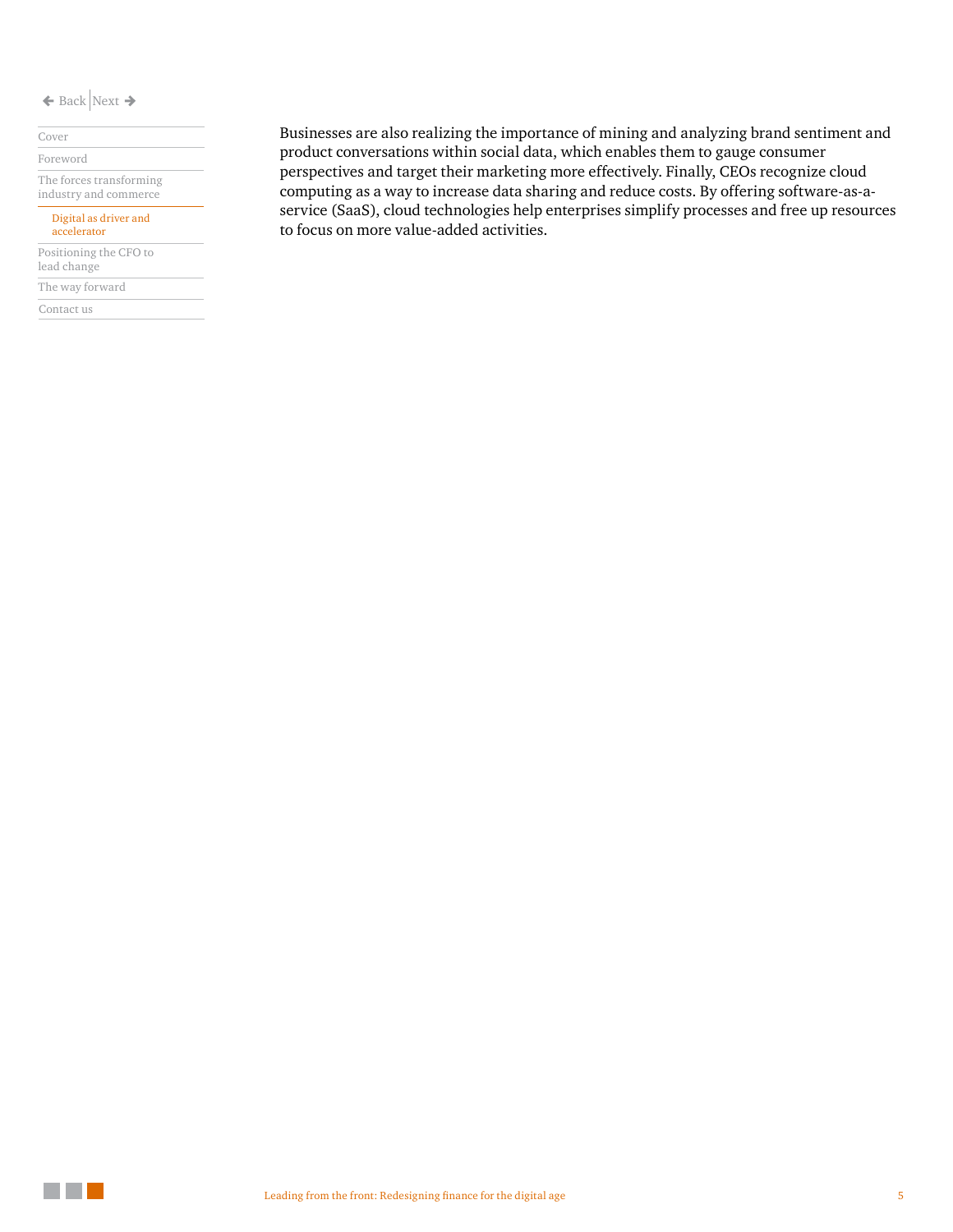| Cover |                                                  |
|-------|--------------------------------------------------|
|       | Foreword                                         |
|       | The forces transforming<br>industry and commerce |
|       | Positioning the CFO to<br>lead change            |
|       | 1. Customer experience                           |
|       | 2. Innovation capacity                           |
|       | 3. Brand reputation and<br>cyber security        |
|       | 4. Supply chain optimization                     |
|       | 5. Internal/external<br>collaboration            |
|       | 6. Strategic decision<br>making                  |
|       | 7. Operational efficiency                        |
|       | 8. Talent management                             |
|       | The way forward                                  |
|       | Contact us                                       |

### <span id="page-5-0"></span>*Positioning the CFO to lead change*

Boards are increasingly focused on digital strategy and are looking to technology and finance leaders to help them understand what the digital developments and wider megatrends mean for their businesses and develop the strategies needed to respond. In some organizations, in fact, the CFO is ultimately responsible for all digital investments, joining the CEO, CIO, and CDO (chief digital officer) in that role.<sup>3</sup>

Key questions facing CFOs include: *Which impacts of the digital economy present the biggest challenge to our organization? Am I part of the solution? How can my finance team become the nerve center for managing our enterprise's response to change?*

Finance as the owner of much of the required data and analytical techniques on the one side and its bird's eye view of the business and its marketplace on the other should mean that it's ideally placed to navigate through change and orchestrate innovation. This includes identifying customers' emerging needs, the openings this creates for the organization and how resources can be most effectively deployed to capitalize. It also includes sorting out what is commercially viable from what's not and determining how the value potential from innovation can be most effectively monetized and optimized. With pressure on finance function costs and regulatory demands continuing to mount, digital also presents a valuable opportunity to improve efficiency, free up resources and sharpen insight.

As PwC's latest finance-effectiveness benchmark report highlights, however, some finance teams have proved more successful than others in leading change and harnessing the potential of the digital world. The benchmark report rates finance teams across the key areas of business insight, efficiency and control. The front-runners are using the latest business intelligence and visualization technology to analyze more data while ensuring that the outputs are more focused, accessible and actionable for users.<sup>4</sup> And they're operating at 40% lower cost than their mid-tier counterparts. The result is that these finance teams are playing a stronger role in winning business and providing innovative thinking about how to make new business ventures more profitable or more compelling to the customer.

So how can finance teams get up to speed with the changes within the marketplace and their own functions? The framework for analyzing and understanding the changing role of finance in the digital economy set out in this report covers eight drivers of value within finance and the wider enterprise (see Figure 4). The choice of drivers reflects the main digital opportunities identified by business leaders in our latest global CEO survey (see Figure 2 on page 4).



3 PwC, "2015 Global Digital IQ Survey," http://www.pwc.com/gx/en/services/advisory/2015-global-digital-iq-survey.html 4 PwC, "Breaking Away: How Finance Front-runners Are Redefining Excellence," www.pwc.co.uk/finance/finance-matters/insights/

breaking-away-finance-effectiveness-benchmark-study-2015.jhtml.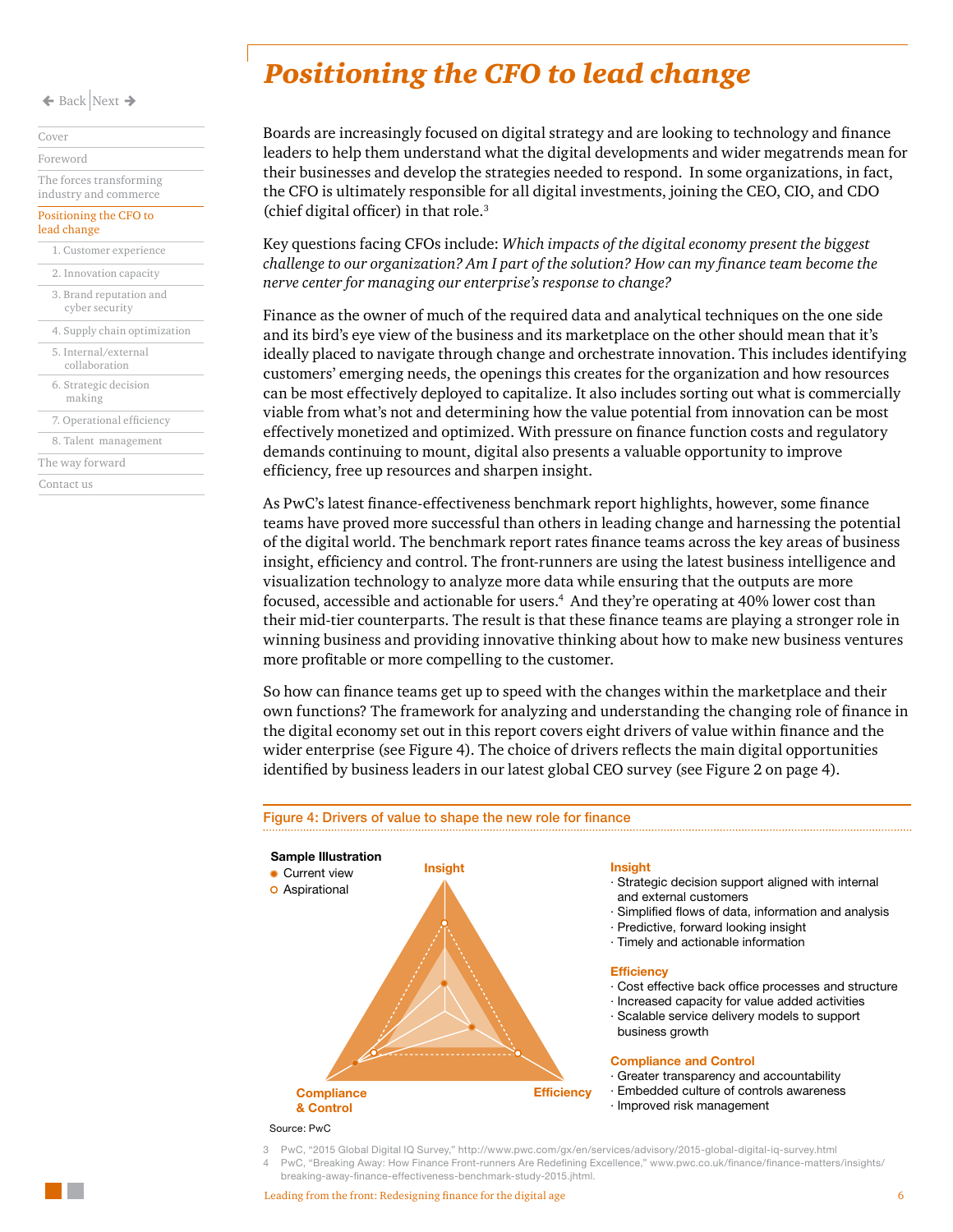#### [Cover](#page-0-0) [Foreword](#page-1-0)

[The forces transforming](#page-2-0) 

### [industry and commerce](#page-2-0)

#### [Positioning the CFO to](#page-5-0)  [lead change](#page-5-0)

- [1. Customer experience](#page-7-0) [3. Brand reputation and](#page-11-0)  cyber security [2. Innovation capacity](#page-9-0)
- [4. Supply chain optimization](#page-12-0)
- [5. Internal/external](#page-14-0)
- collaboration [6. Strategic decision](#page-16-0)
- making
- [7. Operational efficiency](#page-18-0)
- [8. Talent management](#page-21-0)
- [The way forward](#page-23-0)

[Contact us](#page-24-0)

Each of the value drivers focuses primarily on the objectives of increasing revenue (advisor), enabling profitability (enabler) and enhancing operational efficiency (operator). Figure 5 outlines some of the key areas in which the finance function will be critical in realizing the digital potential and the core capabilities that will be demanded of it (these core capabilities are explored in more detail within each of the modules). An effective CFO should pivot between his or her role as advisor, enabler and operator. Each of these facets is critical in providing boards and business teams with quality, cost-efficient support, which evolves in line with changes to the broader business model.

#### Figure 5: The complementary roles of finance

|                                                                                                                                                                                                                                         |                                                                                                                                                                                      |                                                                                                                                                                                                                                                                                                                                                                                                     |                                             |                                                                                                                                                                                                                                                                                                                                                      |                                               | Digital opportunities-Improving stakeholder value-Enterprise digital value drivers                                                                                                                                                                                                                                                      |                                                                                                    |
|-----------------------------------------------------------------------------------------------------------------------------------------------------------------------------------------------------------------------------------------|--------------------------------------------------------------------------------------------------------------------------------------------------------------------------------------|-----------------------------------------------------------------------------------------------------------------------------------------------------------------------------------------------------------------------------------------------------------------------------------------------------------------------------------------------------------------------------------------------------|---------------------------------------------|------------------------------------------------------------------------------------------------------------------------------------------------------------------------------------------------------------------------------------------------------------------------------------------------------------------------------------------------------|-----------------------------------------------|-----------------------------------------------------------------------------------------------------------------------------------------------------------------------------------------------------------------------------------------------------------------------------------------------------------------------------------------|----------------------------------------------------------------------------------------------------|
| <b>Revenue growth</b>                                                                                                                                                                                                                   |                                                                                                                                                                                      | <b>Profitability enablement</b>                                                                                                                                                                                                                                                                                                                                                                     |                                             |                                                                                                                                                                                                                                                                                                                                                      | <b>Operational excellence</b>                 |                                                                                                                                                                                                                                                                                                                                         |                                                                                                    |
| <b>Customer</b><br>experience                                                                                                                                                                                                           | Innovation<br>capacity                                                                                                                                                               | Brand<br>reputation/<br>digital trust/<br>cybersecurity                                                                                                                                                                                                                                                                                                                                             | Sourcing/<br>supply chain<br>& distribution | Internal/<br>external<br>collaboration                                                                                                                                                                                                                                                                                                               | <b>Strategic</b><br><b>Decision</b><br>Making | <b>Finance operational</b><br>excellence                                                                                                                                                                                                                                                                                                | Finance talent<br>management                                                                       |
| · Evaluate<br>impact of<br>digital<br>initiatives on<br>customer<br>expectations<br>and return<br>• Adjust pricing<br>model to<br>enhance<br>experience<br>· Provide<br>stewardship<br>of the finance • Track and<br>operating<br>model | • Determining<br>how to<br>and promote<br>innovative<br>decision<br>making<br>• Evaluate and<br>validate<br>business case<br>• Facilitate<br>monetization<br>optimize real<br>return | • Evaluate<br>• Monitor<br>vendor and<br>impact of<br>allocate capital breaches on<br>supply chain<br>reputation<br>performance<br>• Define<br>• Target and<br>'crown<br>track<br><i>improvements</i><br>iewels'<br>• Align supply<br>targeted<br>chain<br>for maximum<br>protection<br>management<br>for innovation . Protection<br>with cost and<br>and response<br>tax<br>planning<br>management |                                             | • Create<br>• Ensuring<br>information<br>quality and<br>and<br>consistency<br>of source<br>infrastructure<br>for real-tine/<br>data<br>virtual<br>• Asking the<br>collaboration<br>riaht<br>$\bullet$ Create<br>questions<br>incentives<br>• Cutting<br>for<br>through<br>the 'noise'<br>collaboration<br>to turn data<br>into actionable<br>insight |                                               | • Re-defining<br>• Re-defining talent<br>operational model<br>needs for<br>for digital age<br>digital age<br>• Creating platform<br>• Creating<br>for growth<br>environment that<br>· Capitalizing on<br>attracts top talent<br>analytical<br>• Developing<br>developments<br>interface between<br>human and<br>artificial intelligence |                                                                                                    |
|                                                                                                                                                                                                                                         | <b>Advisor</b>                                                                                                                                                                       |                                                                                                                                                                                                                                                                                                                                                                                                     |                                             | <b>Enabler</b>                                                                                                                                                                                                                                                                                                                                       |                                               | <b>Operator</b>                                                                                                                                                                                                                                                                                                                         |                                                                                                    |
| <b>CFO</b> role<br><b>attributes</b>                                                                                                                                                                                                    |                                                                                                                                                                                      | • Advisor and facilitator of feasibility<br>and profitability analysis for new<br>innovative business models.<br>• Steward of finance back office<br>operations relative to new<br>products, channels etc.                                                                                                                                                                                          |                                             | · Enabler of the organization's real<br>time reporting and analytics.<br>Ensuring Financial information is<br>accurate and available in a<br>timely manner.<br>· Supporter and provider of data to                                                                                                                                                   | allow for strategic decision making.          | • Owner of leveraging new<br>insight, increase control and<br>transactional efficiency.<br>well as related digital trends.                                                                                                                                                                                                              | technologies to provide better<br>• Owner of upgrading talent based<br>on changing demographics as |
| <b>Emerging</b><br>technologies                                                                                                                                                                                                         | · Social as a means of harvesting<br>consumer desires.<br>• New digital platforms to reach<br>new customer groups.                                                                   |                                                                                                                                                                                                                                                                                                                                                                                                     |                                             | . New tools and data sets to<br>support decision making<br>and risk taking<br>· Big Data/Analytics                                                                                                                                                                                                                                                   |                                               | • Cloud ERP/EPM for improved<br>collaboration and reduced TCO.<br>• Continued automation of controls<br>and transactional processing.                                                                                                                                                                                                   |                                                                                                    |
| <b>CFO</b> agenda                                                                                                                                                                                                                       | and channels.                                                                                                                                                                        | • Revenue recognition.<br>· Implications on Finance operating<br>model (e.g., billing, invoicing, etc.)<br>• Profitability analysis of new<br>products, customer segments                                                                                                                                                                                                                           |                                             | . New ways of collaborating with<br>internal/external stakeholders.<br>· Enabling a more efficient<br>supply chain process.                                                                                                                                                                                                                          |                                               | • Managing and upgrading the<br>Finance Operating Model<br>using digital tools.<br>• Managing and developing a<br>Gen Y vs Gen X.                                                                                                                                                                                                       | diverse and global workforce-                                                                      |

Source: PwC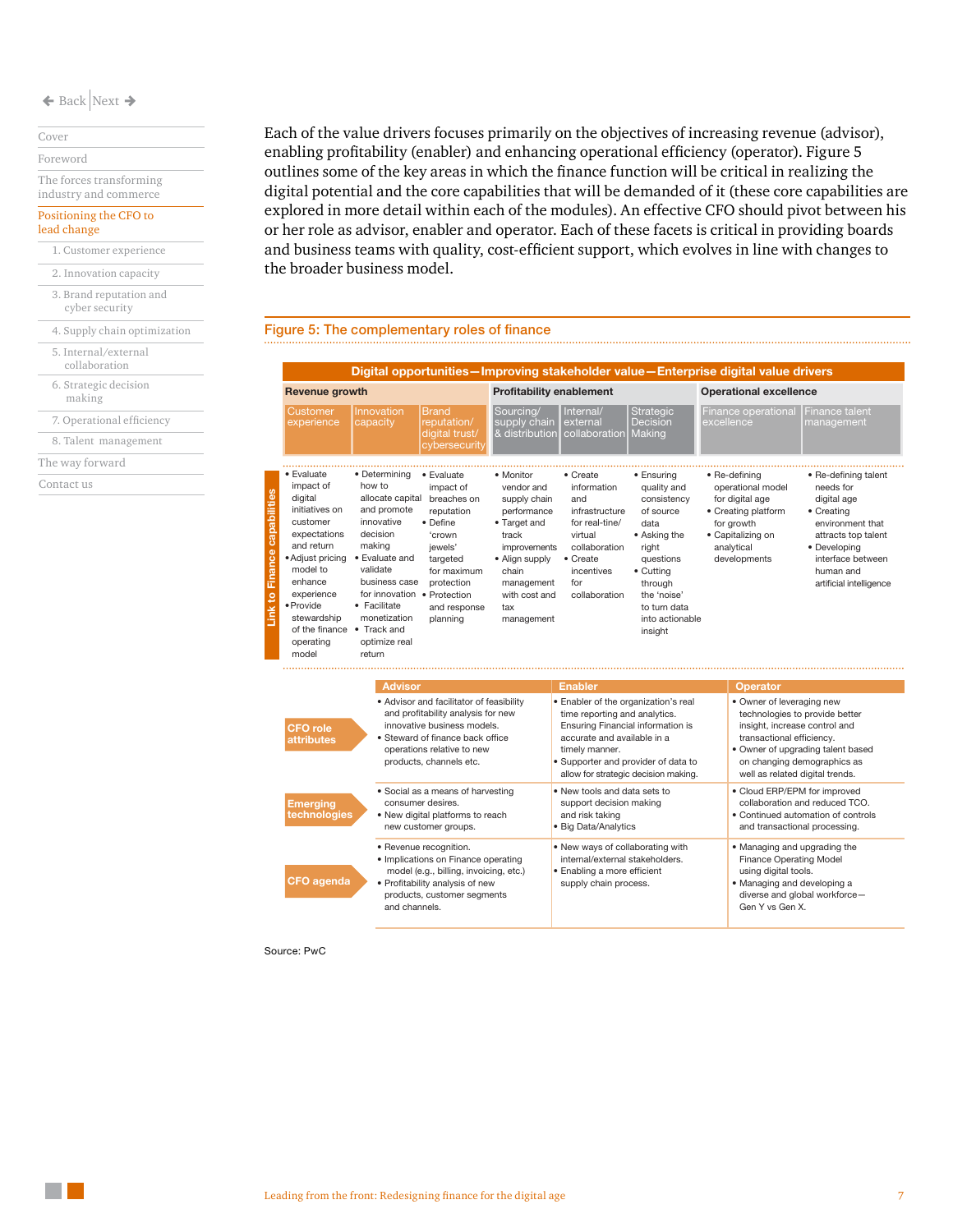[Cover](#page-0-0) [Foreword](#page-1-0) [The forces transforming](#page-2-0)  [industry and commerce](#page-2-0)

[Positioning the CFO to](#page-5-0)  [lead change](#page-5-0)

### [1. Customer experience](#page-7-0)

[3. Brand reputation and](#page-11-0)  cyber security [2. Innovation capacity](#page-9-0)

[4. Supply chain optimization](#page-12-0)  [5. Internal/external](#page-14-0) 

collaboration

[6. Strategic decision](#page-16-0)  making

[7. Operational efficiency](#page-18-0) [8. Talent management](#page-21-0)

[The way forward](#page-23-0)

[Contact us](#page-24-0)

### <span id="page-7-0"></span>*1. Customer experience*

Digital is offering an entirely new way to explore, understand and deliver a differentiated customer experience. With digital, new channels can be used to reach customers and understand what they are thinking, responsive products can be developed and delivery and pricing models can be streamlined.

The challenge for finance is that digital interactions close the gap between the customer touchpoint and back-office systems, requiring finance teams to engage in product development, pricing and monetization processes much earlier and more prominently than previously required. Figure 6 outlines some of the key questions finance should consider in these early stages. Boards and business teams will be looking to finance to assess the impact of digital disruption on the business model and help lead the redesign of value, pricing and operational models to take account of changing customer expectations.





#### Source: PwC

The role of the CFO in enhancing the customer experience pivots between advisor and enabler. The advisor focuses on financial impacts and controls. The enabler works with the organization to coordinate all the strands of insight, development and launch needed to bring new customer experiences to market quickly and successfully. We have identified four key capabilities required for successful CFO direction and cross-functional collaboration in the area of profitable customer-experience development:

Business case advisor: Objective assessment of the projected benefits put forward by business and creative teams and, if validated by finance, how these benefits can be realized.

Operational enabler: Cutting through the complexities and inefficiencies in the back-office that slow customer response and undermine the experience. Digitally enabled customer experience is driving rapid changes in business models. As a result, finance teams can see significant changes in transaction volumes, customer billing requirements and revenue recognition, imposing significant pressure on the finance operating model. Finance stewardship is necessary to ensure models are not only compliant but also profitable. Finance capabilities supporting profitable customer experiences require high-level strategic input and early engagement between finance and creative teams.

Revenue recognition enabler: Digital customer experience affects revenue recognition through new contract terms, types of service and delivery and payment methods. The new demands can put pressure on finance systems and divert resources from analysis and insight. In an environment of high transaction volumes and increasingly complex subscription and bundling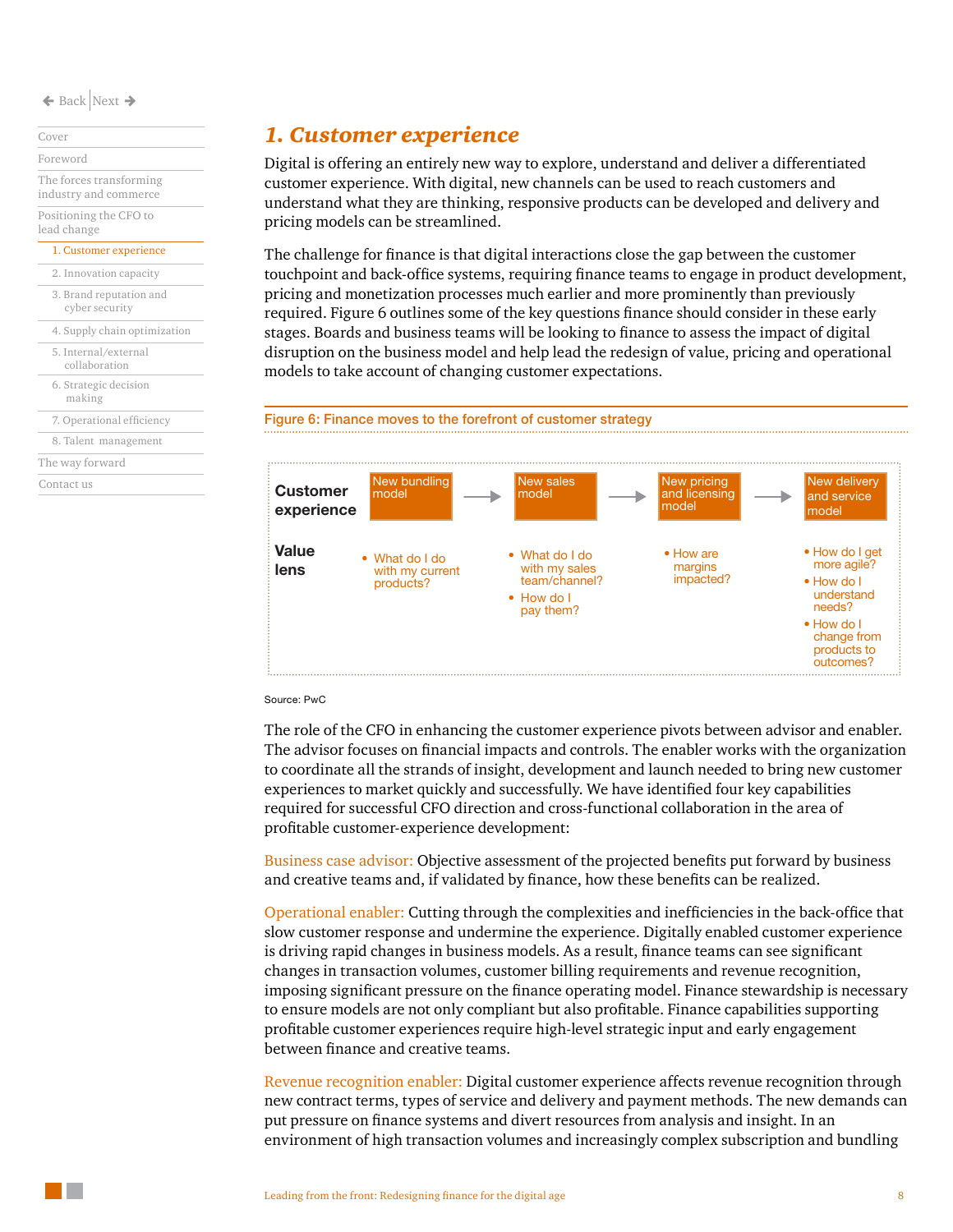[Cover](#page-0-0) [Foreword](#page-1-0)

[The forces transforming](#page-2-0)  [industry and commerce](#page-2-0) [Positioning the CFO to](#page-5-0) 

[lead change](#page-5-0) [1. Customer experience](#page-7-0)

[2. Innovation capacity](#page-9-0)

[3. Brand reputation and](#page-11-0)  cyber security

[4. Supply chain optimization](#page-12-0)  [5. Internal/external](#page-14-0)  collaboration [7. Operational efficiency](#page-18-0) [8. Talent management](#page-21-0) [6. Strategic decision](#page-16-0)  making

[The way forward](#page-23-0)

[Contact us](#page-24-0)

models, finance leaders are implementing new revenue automation systems, which they can then integrate with their Enterprise Resource Planning platform to maintain an efficient revenue recognition process.

Digital tax advisor: Digital commerce can complicate and potentially increase sales and property tax liabilities. Solutions are available, but appropriate tax strategies must be developed up-front.

#### *Case study: The back-office's role in creating an exceptional customer experience*

#### *The challenge*

A leading retailer has developed a strong reputation for superior customer experience. The company recognizes that although some customers like the speed and convenience of digital, others still prefer a more leisurely in-store experience. The challenge is how to maintain a high-touch customer experience across all the different sales channels while competing with low-cost market entrants.

The retailer has decided that creating the right customer experience in this new digital age would require a technological transformation, not only within the digital channel, but also in creating a more cost-effective in-store experience.

#### *The solution*

To meet the demands of cost, technological enablement and customer experience, the retailer is looking to forge closer collaboration and joint accountability among the business, finance and IT groups—the 'three legs of the stool.' This collaboration includes a technology business office that brings together finance and IT and runs technology like a business.

A focus on rigorous post-project reviews and measurement allows the retailer to ensure that new functionality and features deliver value for the organization. Every technology investment over a certain threshold is thoroughly post-tested. What was spent? Did the project meet expectations? Were there scope changes? What are the financial and nonfinancial benefits? The finance team coordinates this process, working with IT and business lines to ensure that people are held accountable.

To initiate this degree of change successfully, the retailer also recognizes the need to bring in new talent from outside the organization. Such talent includes business people who are more comfortable with new technology as well as IT and finance people who are able to work more closely with the business in support of innovation.

- *• How does your organization generate creative new customer experiences? How does the CFO participate and at what stage of the cycle?*
- *• How do you measure value generation from new customer experiences? What value measurement tools do you have in place? Can they handle iterative development and investment? Are new demands on the back-office operational model accounted for in the profitability analysis?*
- *• Do you have a clear view of the digitally enabled elements of your operating model? Is it clear who owns those operating elements?*
- *• How recently have you reviewed your revenue-recognition policies, tax structure, and paymentprocessing capabilities? Do you have a process to review revenue recognition, tax implications and payment capabilities during product and customer-experience innovation development?*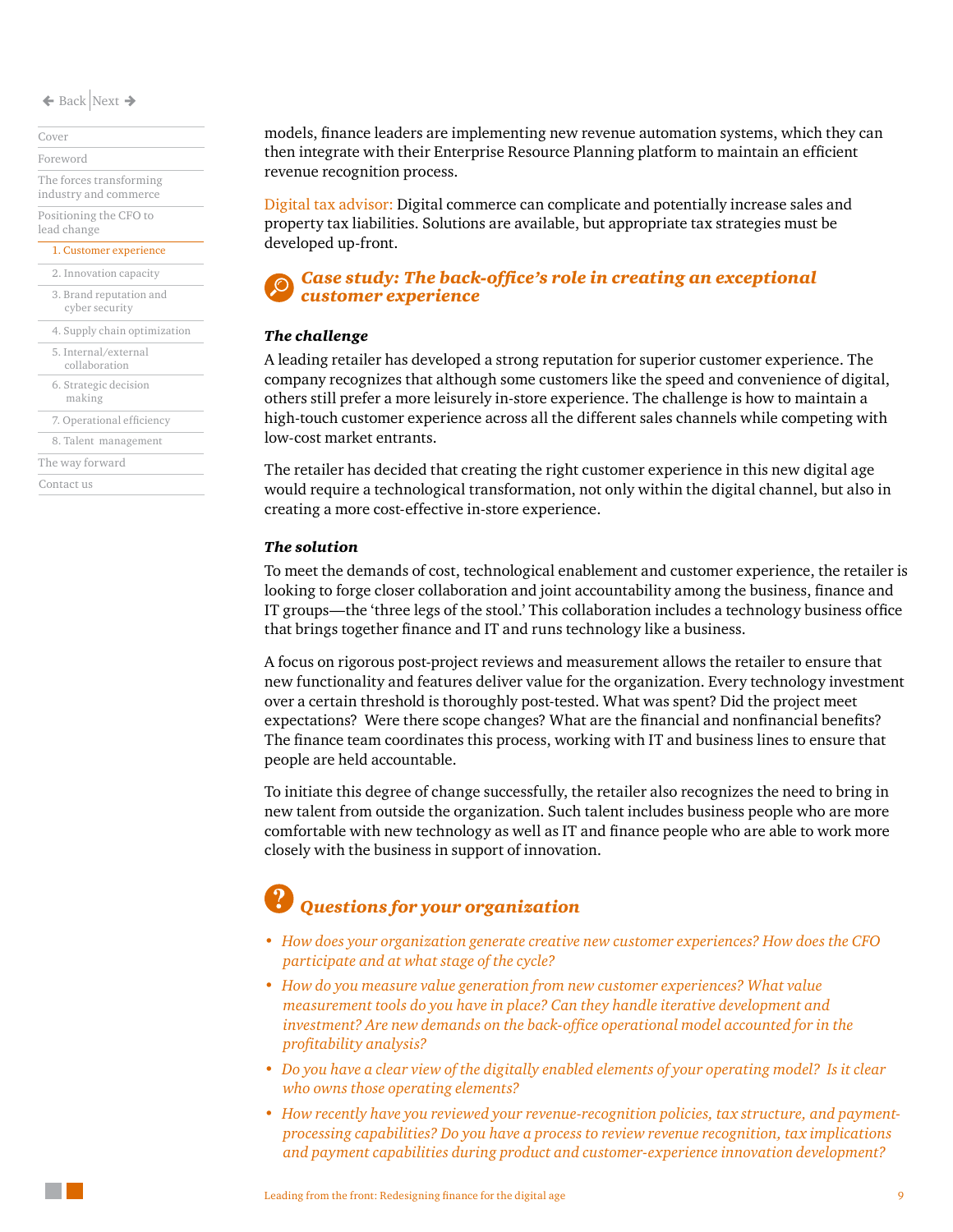[Cover](#page-0-0) [Foreword](#page-1-0)

[The forces transforming](#page-2-0)  [industry and commerce](#page-2-0) [Positioning the CFO to](#page-5-0) 

[lead change](#page-5-0)

### [1. Customer experience](#page-7-0)

[2. Innovation capacity](#page-9-0)

| 3. Brand reputation and |  |
|-------------------------|--|
| cyper security          |  |

- [4. Supply chain optimization](#page-12-0)
- [5. Internal/external](#page-14-0)  collaboration

[6. Strategic decision](#page-16-0) 

making

[7. Operational efficiency](#page-18-0)

[8. Talent management](#page-21-0)

[The way forward](#page-23-0)

[Contact us](#page-24-0)

### <span id="page-9-0"></span>*2. Innovation capacity*

Digital provides a stronger platform for innovation through iterative product testing (Cloud), cross-team collaboration (Social), faster feedback from customers (Mobile) and data mining across multiple disciplines (Analytics). The result is sharper market insight and speedier product development, launch and adaptation.

Many of the finance capabilities required to facilitate profitable customer experiences will also be required to enable profitable innovation. As Figure 7 highlights, boards and business teams will be looking to finance to judge whether existing decision-making, product-development, launch and sales processes are still relevant and how they might need to change. In many businesses, this strategy will include a shift from a product- to customer-outcome and solution focus. Finance should also ensure that capital and resources are directed toward competitive innovation in the most efficient way. Developing the necessary capacity will include both organic and acquisition strategies.





Source: PwC

Finance's other key role is as the sense check for innovation. In this capacity, finance provides an objective assessment and metrics to track projected benefits put forward by business teams. Its role also includes facilitating monetization within today's evolving pricing and delivery models and tracking and optimizing return of validated innovations.

#### *Case study: Building the foundations for profitable innovation*

#### *The challenge*

A leading toy manufacturer was following all the well-known mantras about how to foster creativity and develop an innovative culture across the organization. As the company developed groundbreaking new toys and games, it was able to carve out new markets for itself where there was little or no competition, while creating a disruptive stir in existing markets. Yet in trying to do too much at once, the company found that it was running out of cash.

#### *The solution*

Innovations should clearly be governed by practical commercial as well as creative considerations to ensure the competitiveness and growth of the enterprise in fast-changing markets. As such, the CFO recognized the importance of finance's role in evaluating and optimizing 'idea-to-value' to ensure that innovations are marketable and profitable, as well as original.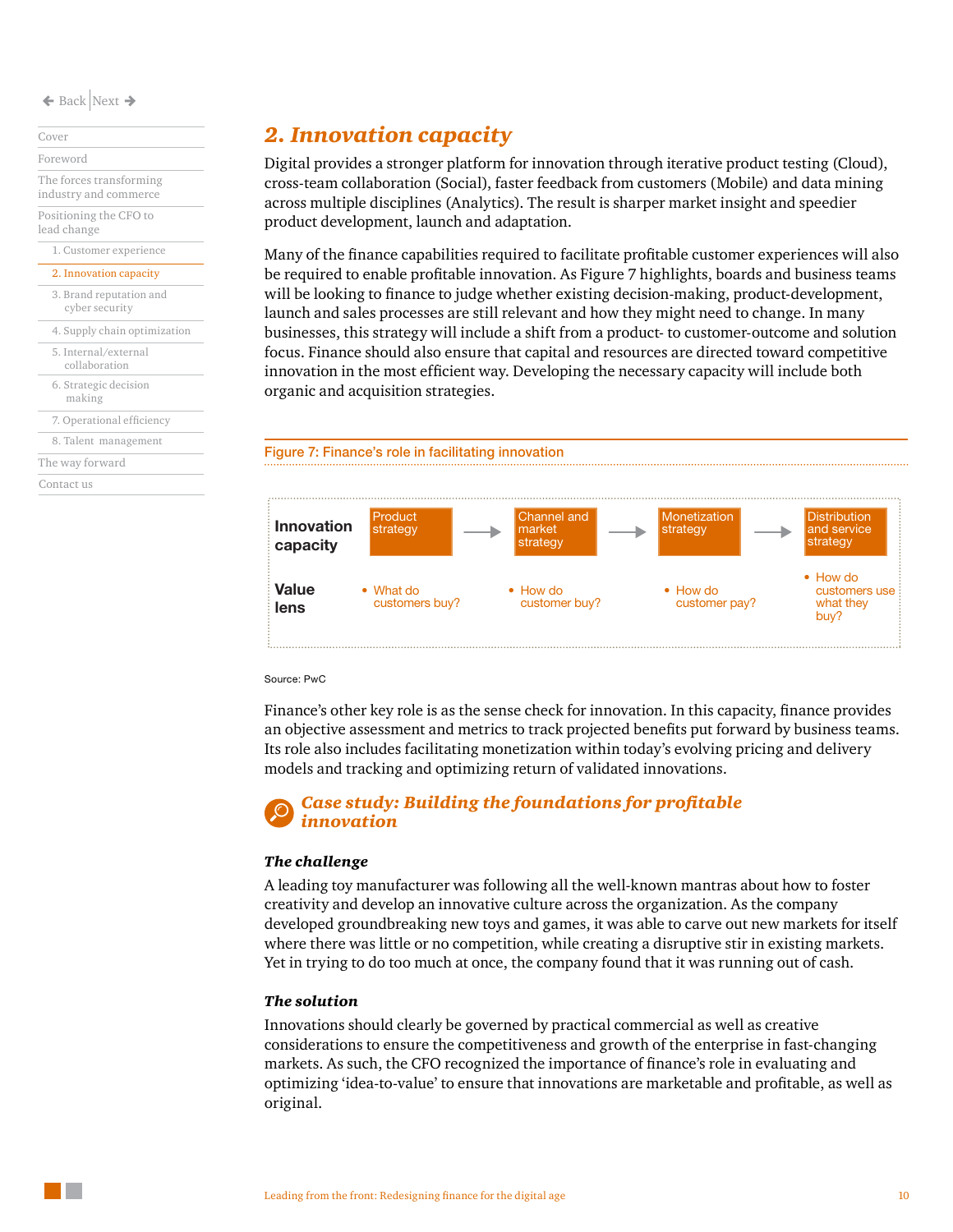[Cover](#page-0-0)

[Foreword](#page-1-0)

[The forces transforming](#page-2-0)  [industry and commerce](#page-2-0) [Positioning the CFO to](#page-5-0) 

[lead change](#page-5-0)

#### [1. Customer experience](#page-7-0)

[2. Innovation capacity](#page-9-0)

[3. Brand reputation and](#page-11-0)  cyber security

[4. Supply chain optimization](#page-12-0) 

[5. Internal/external](#page-14-0)  collaboration

[6. Strategic decision](#page-16-0) 

making

[7. Operational efficiency](#page-18-0)

[8. Talent management](#page-21-0)

[The way forward](#page-23-0)

[Contact us](#page-24-0)

In seeking to optimize the return on innovation, finance played an active role in the creation of a new approach to crowdsourcing design, which has enabled the company to increase the commercial viability and cost-efficiency of product development. Social network users provide ideas and feedback, which contribute to the development of new products and enable the finance team to track performance against objectives. This more open, return-driven approach to innovation has put the business in a much stronger position to align creative and financial objectives.

- *• How is innovation defined in your organization? Is it ingrained in your culture, or managed as a process? How does the CFO participate and at what stage of the innovation cycle?*
- *• How do you measure value generation for innovative digital products and services? What value-measurement tools do you have in place? Can they handle iterative development and investment? Are new demands on the back-office operational model accounted for in the profitability analysis?*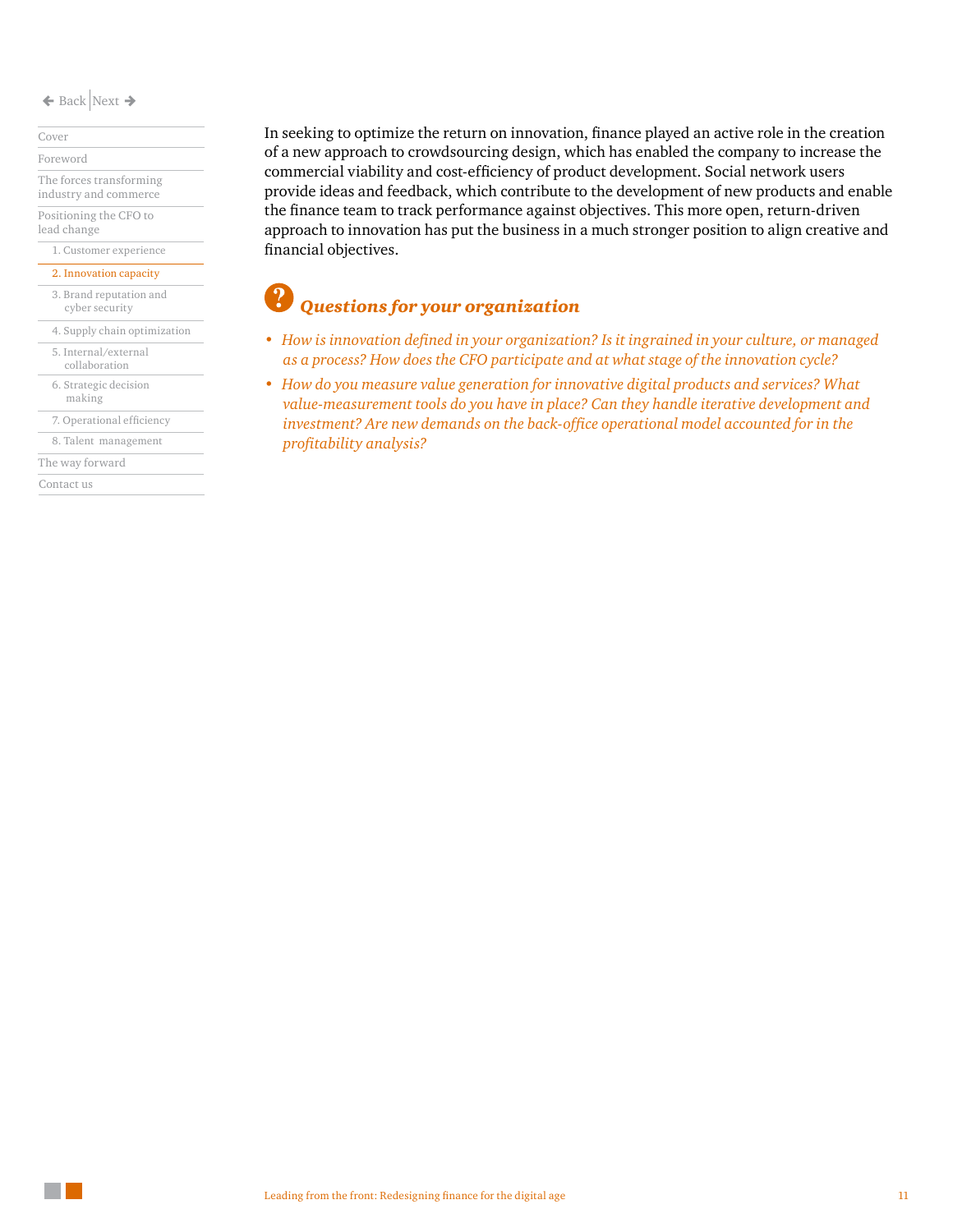[1. Customer experience](#page-7-0) [2. Innovation capacity](#page-9-0) [Cover](#page-0-0) [Foreword](#page-1-0) [The forces transforming](#page-2-0)  [industry and commerce](#page-2-0) [Positioning the CFO to](#page-5-0)  [lead change](#page-5-0) [3. Brand reputation and](#page-11-0)  cyber security

| 4. Supply chain optimization          |
|---------------------------------------|
| 5. Internal/external<br>collaboration |
| 6. Strategic decision<br>making       |
| 7. Operational efficiency             |
| 8. Talent management                  |
| The way forward                       |
| Contact us                            |
|                                       |

### <span id="page-11-0"></span>*3. Brand reputation and cyber security*

Digital is creating new forms of customer engagement and becoming the most important arena for shaping brand awareness. But these new forms of interaction are also heightening the risk of cyber breaches, which can lead to a loss of trust that would be extremely difficult to restore.

With the speed and complexity of the threats changing on a daily basis, businesses need to keep pace with the fast-shifting risks and respond when attacks do occur. If (and when) a data breach occurs, it's important to limit its impact, including the potential damage to the organization's reputation.

New risks to data security and confidentiality are also sprouting as the use of connected devices, mobile, social and back-office technologies grows and traditional corporate technology boundaries are opened in favor of federated models. Further concerns center on the need to protect customer and employee data, as well as confidential information from business partners.

As one of the main custodians and users of sensitive information within the business, finance teams have a crucial role to play. It's their job to know where information is at all times, how it's secured, who might want to steal it, and how unauthorized access to it might occur. Perhaps most important, the CFO should take the lead in assessing and advising the board on the full financial impact of a cyber-attack on the organization. A key part of this role is determining the impact of potential breaches on reputational equity and evaluating the return on investment in improved security. It's impossible to protect everything, so finance should determine what are the 'crown jewels' most in need of protection and how resources can be most effectively targeted to support this objective.

### *Case study: Putting sensitive data off-limits*

#### *The challenge*

A large and diversified financial services company operates more than 200 financial systems. Each standalone system contains sensitive employee and financial performance information. To avoid any real-time data leakage that would affect the company's market performance, the CFO wanted to develop a data-masking strategy to prevent developers, quality assurance and third-party service providers from having direct access to the confidential financial data.

#### *The solution*

Using our developed data-masking tool, the company was able to map its information risks and identify areas of particular vulnerability and financial data sensitivity. This analysis provided the basis for a review of data-masking options and how they could be applied within the business.

The implementation included IT safeguards as well as a new governance and communication framework to oversee security. It also included a program of changes designed to eliminate breach risks in business processes. As a result, IT could continue supporting financial systems in production mode and the CFO had assurance that critical financial data was masked from external users.

- *• What is your reputation worth and how is the value sustained?*
- *• If catastrophe strikes, how is your reputation protected? Or potentially enhanced?*
- *• Does reputational equity form part of your enterprise risk and value strategy?*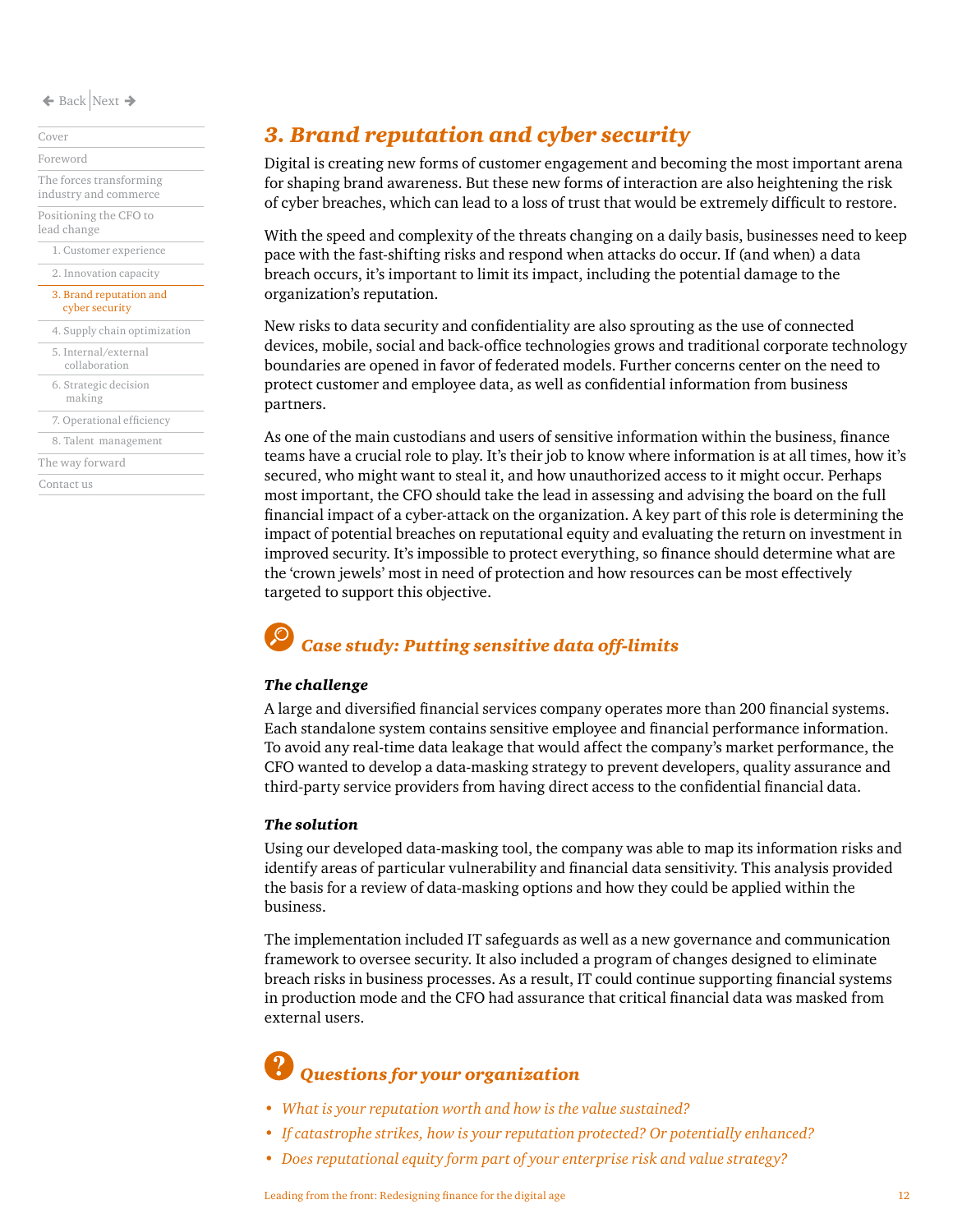[1. Customer experience](#page-7-0) [3. Brand reputation and](#page-11-0)  cyber security [5. Internal/external](#page-14-0)  collaboration [7. Operational efficiency](#page-18-0) [8. Talent management](#page-21-0) [The way forward](#page-23-0) [2. Innovation capacity](#page-9-0) [6. Strategic decision](#page-16-0)  making [Cover](#page-0-0) [Foreword](#page-1-0) [The forces transforming](#page-2-0)  [industry and commerce](#page-2-0) [Positioning the CFO to](#page-5-0)  [lead change](#page-5-0) [Contact us](#page-24-0) [4. Supply chain optimization](#page-12-0) 

### <span id="page-12-0"></span>*4. Supply chain optimization*

To fully realize digital's potential, it's important to understand the impact of digital technology on the sourcing and supply chain functions. Internet of Things, supply chain control towers, integrated omni-channels, sensors, inventory controls – are each having an effect on the transformation of many industries but the real challenge is in integrating the right combinations of technologies to enable new supply chain models that are faster and more tailored to the customer.

Social provides companies with the opportunity to monitor the customer experience from the processing of an order through to fulfilment. For example, social applications can provide real-time feedback on the launch of new products, allowing for the mapping of customer reaction and the identification of opportunities to reduce costs in the future.

Mobile and cloud technologies are improving sourcing and streamlining supply chain operations. For example, mobile applications provide the ability to place and approve orders from vendors via personal devices.

Analytics provide performance metrics on vendor performance. For example, data can be used to determine the top vendors for the enterprise based on spend versus returns.

Cloud technologies are making it easier for businesses to share information. For example, cloud solutions provide portals in which vendors and suppliers of services can monitor metrics of their own performance as a supplier.

The importance of ensuring that the supply chain strategy is aligned with the financial targets of the enterprise means that the role of the CFO in the supply chain process is broadening. The CFO's role has expanded from invoice payment to working with other functions to provide the systems and data needed to monitor performance, analyze and address supply chain issues and align supply chain management with other financial indicators including tax and cost to better manage overall financial performance. By understanding the critical strategies of the company, the CFO can provide oversight to ensure that investments in systems integration strike the optimal balance between the cost of implementation and the value in terms of addressing customer needs.

### *Case study: Creating a more efficient supply chain*

#### *The challenge*

A large international real estate company was relying on disparate systems, processes and performance indicators that were proving difficult to scale up and integrate in support of its fast expanding and increasingly complex needs.

Finance and IT decided to embark on a technological transformation aimed at providing the capabilities needed to accommodate a growing supplier and customer base and meet the demands of an increasingly mobile workforce. The key objective was to provide improved visibility of vendor spend to strengthen management and reduce the costs of third-party client engagements.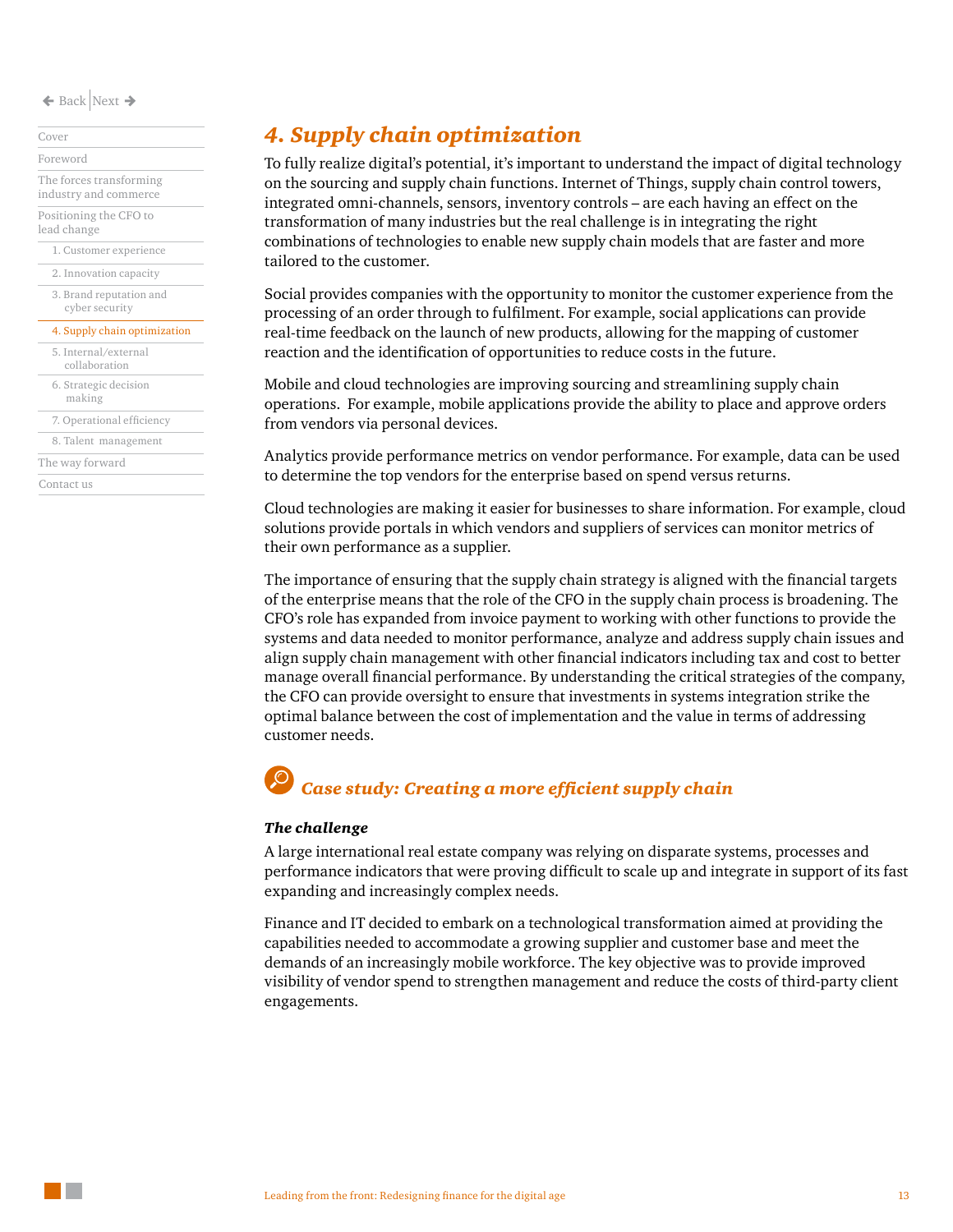[Cover](#page-0-0) [Foreword](#page-1-0)

[The forces transforming](#page-2-0)  [industry and commerce](#page-2-0) [Positioning the CFO to](#page-5-0) 

[1. Customer experience](#page-7-0) [lead change](#page-5-0)

[2. Innovation capacity](#page-9-0)

[3. Brand reputation and](#page-11-0)  cyber security

#### [4. Supply chain optimization](#page-12-0)

[5. Internal/external](#page-14-0)  collaboration [7. Operational efficiency](#page-18-0) [8. Talent management](#page-21-0) [6. Strategic decision](#page-16-0)  making

[The way forward](#page-23-0)

[Contact us](#page-24-0)

#### *The solution*

The foundation for the technical solution has been Oracle's PeopleSoft Financials application, along with other peripheral technology solutions. The company deployed a single supplier portal in which all vendors could log in and enter their respective invoices electronically. Vendors benefit from shorter payment cycles, while finance needs fewer payables clerks to process invoices. The benefit to operations is better visibility into vendor spend across the business, which allows the company to negotiate better pricing from their vendors. In turn, customers can analyze their expenditures more effectively and compare it against their peers.

Users working remotely in the field can use their mobile device to take care of all administrative tasks, including approving and processing payments from wherever they are. The centralized and automated procurement processes and approvals have significantly reduced transaction costs and provided easier measurement and tracking.

- *• How are you navigating the challenges of improving the return on your companies' investments in supply chain technologies?*
- *• Is the supply chain and procurement information easily accessible?*
- *• Can you easily access information about vendors in order to make business decisions? Have you identified the business decisions you need to make?*
- *• Are you making the most of social applications to enhance the relationship with customers?*
- *• How connected is finance to the sourcing and supply chain processes? Are you involved in the decision making?*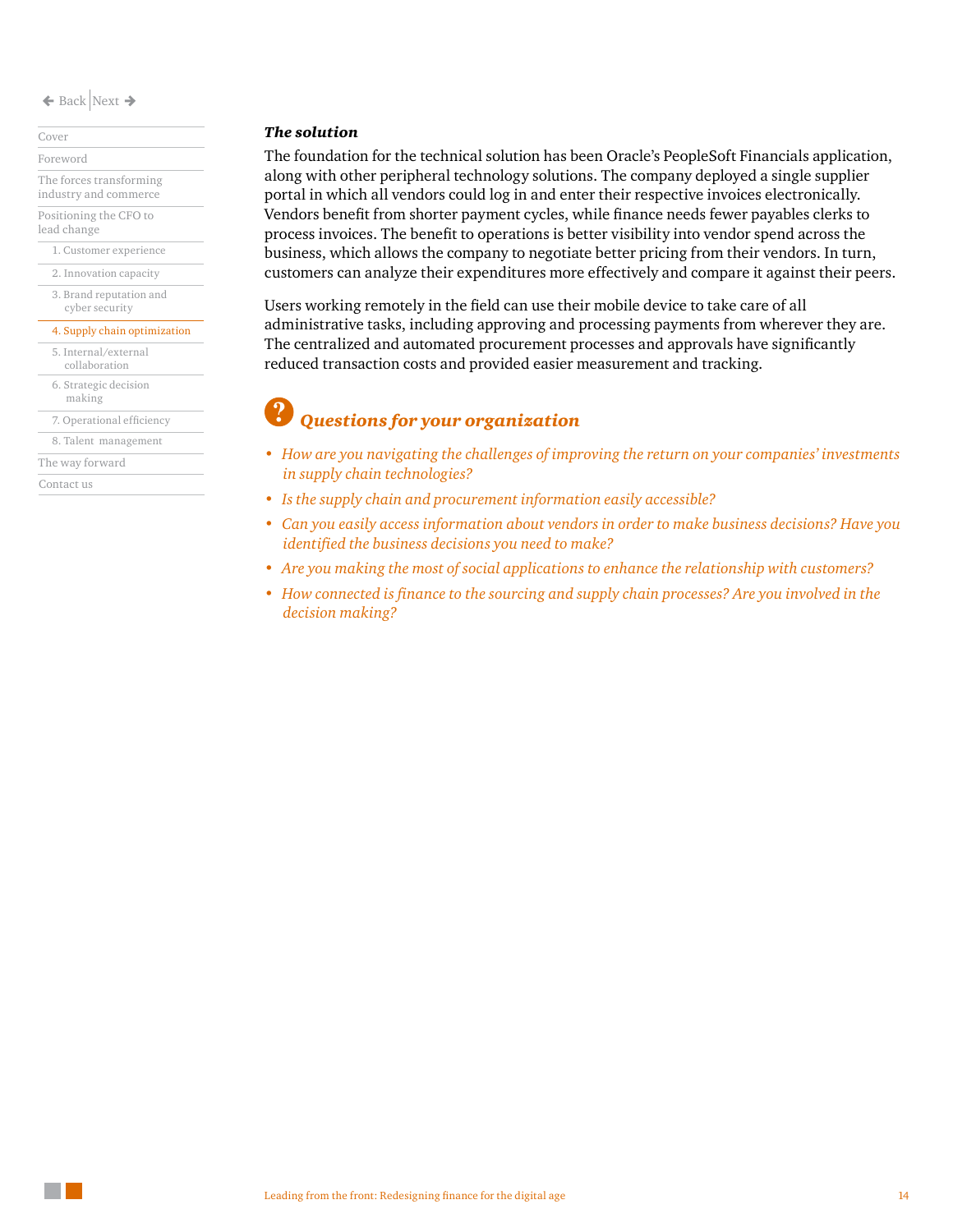[Cover](#page-0-0)

[Foreword](#page-1-0) [The forces transforming](#page-2-0)  [industry and commerce](#page-2-0) [Positioning the CFO to](#page-5-0) 

[1. Customer experience](#page-7-0) [lead change](#page-5-0)

[2. Innovation capacity](#page-9-0)

[3. Brand reputation and](#page-11-0)  cyber security

#### [4. Supply chain optimization](#page-12-0)

|  |  | 5. Internal/external |
|--|--|----------------------|
|  |  |                      |

| collaboration                   |
|---------------------------------|
| 6. Strategic decision<br>making |
| 7. Operational efficiency       |
| 8. Talent management            |
| The way forward                 |

[Contact us](#page-24-0)

### <span id="page-14-0"></span>*5. Internal/external collaboration*

Digital technology helps organizations to forge connections, share ideas and collaborate as part of virtual teams. It also enables them to reach out to new partners and tap into new crowdsourcing models.

The success of these collaborative networks depends on the effective sourcing, analysis and dissemination of information. An enormous amount of internal data, market research, customer data and social media insight is adding to the profusion of external and internal information available to the business. But many companies are finding it difficult to pull this information together to produce meaningful insights and make it available to the right parties within their network.

We're also seeing significant advances in the use of technology to enhance collaboration in the day-to-day work environment. While web conferencing technologies like Oracle conferencing have been around for some time, tools now allow for real-time collaboration, helping to avoid version control issues with documents emailed across the enterprise and improving efficiency in an increasingly virtual working environment.

Finance teams should take the lead in fostering a collaborative environment in which actionable information is readily available. This includes clearing away obstacles to information sharing while ensuring data security. Relevant performance measures and incentives should be put in place to foster a culture of collaboration. Business process velocity is increasing in a digitally enabled enterprise, which will continue to demand that finance use efficient collaboration tools. CFOs can model this collaborative way of working, teaming with other members of the leadership team, especially the CIO. Our Digital IQ study found that CIOs and CFOs have strong working relationships, more robust than that between the CIO and any other direct reports to the CEO.<sup>5</sup>

### *Case study: Seeing where value is created and lost*

#### *The challenge*

Daily store P&Ls are a critical part of operations for most restaurant chains. Restaurant managers need to have a clear view of supply and demand upon which to make decisions. But a leading chain found that the process of evaluating and distributing daily P&Ls had become excessively slow and cumbersome. The chain wanted a fully automated solution to strengthen data integrity and speed up delivery; it wanted to provide its store managers with online access to up-to-date information.

#### *The solution*

The company has deployed a store manager information portal, which provides all the information managers need to run their outlets. The company uses Oracle Cloud Financials coupled with Oracle Cloud Analytics to prepare and distribute daily P&Ls to store managers. The implementation of a cloud-based solution allows the company to prepare and supply these reports faster. Restaurant managers see the same information as central teams, and they can view the reports on their mobile devices in a user-friendly format.

5 PwC, "2015 Global Digital IQ Survey," http://www.pwc.com/gx/en/services/advisory/2015-global-digital-iq-survey.html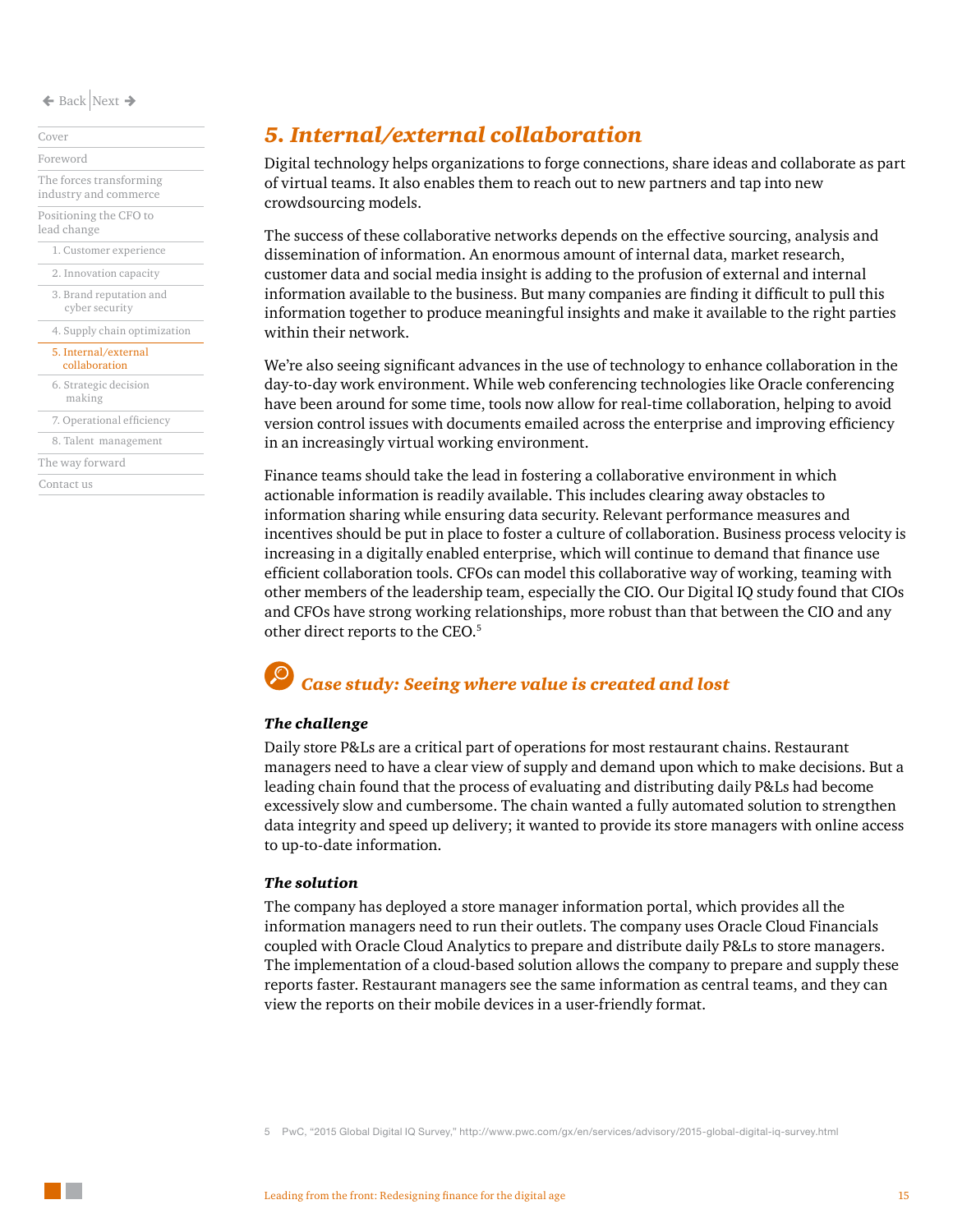[Cover](#page-0-0)

[Foreword](#page-1-0)

[The forces transforming](#page-2-0)  [industry and commerce](#page-2-0)

[Positioning the CFO to](#page-5-0)  [lead change](#page-5-0)

[1. Customer experience](#page-7-0)

[2. Innovation capacity](#page-9-0)

[3. Brand reputation and](#page-11-0)  cyber security

[4. Supply chain optimization](#page-12-0) 

#### [5. Internal/external](#page-14-0)

[6. Strategic decision](#page-16-0)  making collaboration

[7. Operational efficiency](#page-18-0)

[8. Talent management](#page-21-0)

[The way forward](#page-23-0)

[Contact us](#page-24-0)

Once security safeguards are in place, the company plans to use Oracle Cloud Financials to allow managers to drill down from the P&L into the sub-ledgers to develop a better understanding of expense sources.

The CFO is clearly in the 'operator' role in this example. From design and development to ongoing maintenance, these systems are directly within the CFO's influence and line of sight.

- *• Is financial information easy to obtain for the right internal and external customers? Is the technology platform in place to enable real-time collaboration across the enterprise?*
- *• Do you have a change-management program in place to help workers transition to a virtual real-time collaboration environment?*
- *• Are the right incentives and performance measures in place to encourage the workforce to adopt and explore new methods of collaboration in the digital age?*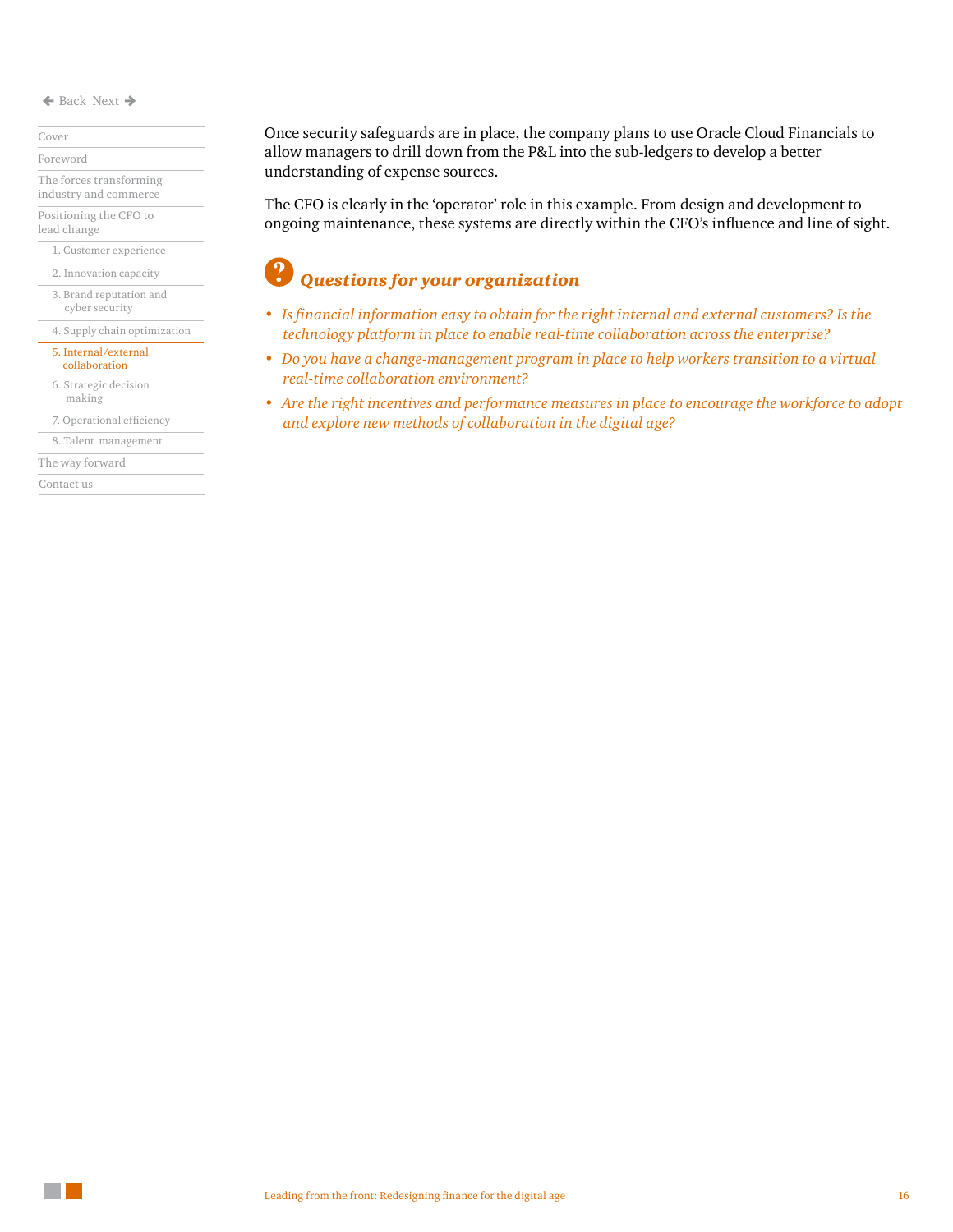[Cover](#page-0-0) [Foreword](#page-1-0) [The forces transforming](#page-2-0)  [industry and commerce](#page-2-0)

[Positioning the CFO to](#page-5-0)  [lead change](#page-5-0)

[1. Customer experience](#page-7-0)

[2. Innovation capacity](#page-9-0)

[3. Brand reputation and](#page-11-0)  cyber security

[4. Supply chain optimization](#page-12-0)  [5. Internal/external](#page-14-0) 

collaboration

[6. Strategic decision](#page-16-0)  making

[7. Operational efficiency](#page-18-0)

[8. Talent management](#page-21-0)

[The way forward](#page-23-0)

[Contact us](#page-24-0)

### <span id="page-16-0"></span>*6. Strategic decision making*

Digital technologies and the use of big data analytics have forever changed the way CFOs participate in strategic decision making. Yet effective decision making is proving to be increasingly challenging as the complexity and variables that go into determining the right course of action continue to grow. Moreover, although there is more information than ever before to draw on, it's difficult to know how to make sense of it all. The more data that finance is presented with, the greater the risk of information overload.

Our latest finance benchmark study shows that many finance teams are still disappointed by the ability of technology to make business insight efficient and effective—Figure 8 shows that most give this and other potential benefits of technology middling ratings at best. Investment in new data warehouses is designed to improve a company's ability to source and assimilate data from multiple sources, but most finance teams still struggle to cleanse and aggregate the data they need to provide meaningful analysis for the business.

#### Figure 8: Technology's ability to support finance's business insight needs



Source: PwC Finance benchmark data, Performance surveys—finance feedback

Working with the business to improve the quality and consistency of source data is clearly critical. It's also important to think about finance's approach to analysis and advice. While most organizations are still looking at how to increase their capacity to mine and analyze data, a more effective approach would be to start with the key drivers of business success, such as customer loyalty, and then focus the analysis on how to provide fresh insights in these areas. Examples include focusing on the data that would provide better insight to sharpen customer segmentation (e.g. behavior, aspiration etc.) and improve the experience for that particular segment.

This is no longer a world of spreadsheet number crunching, but one in which big data has opened up new ways to identify and assess targets. The analysis includes trends, performance statistics, financial metrics and cash positions, all of which can be brought to life with interactive visualization. The keys to success aren't just the availability of data and the technology to analyze it, but the ability within the team to ask the right questions and identify the market openings, which in turn requires deep commercial understanding and an eye for innovation. The proliferation of connected devices and the resulting eruption in real-time information as the Internet of Things takes hold is a clear example of how the ability to cut through the noise to identify the commercial potential will be critical.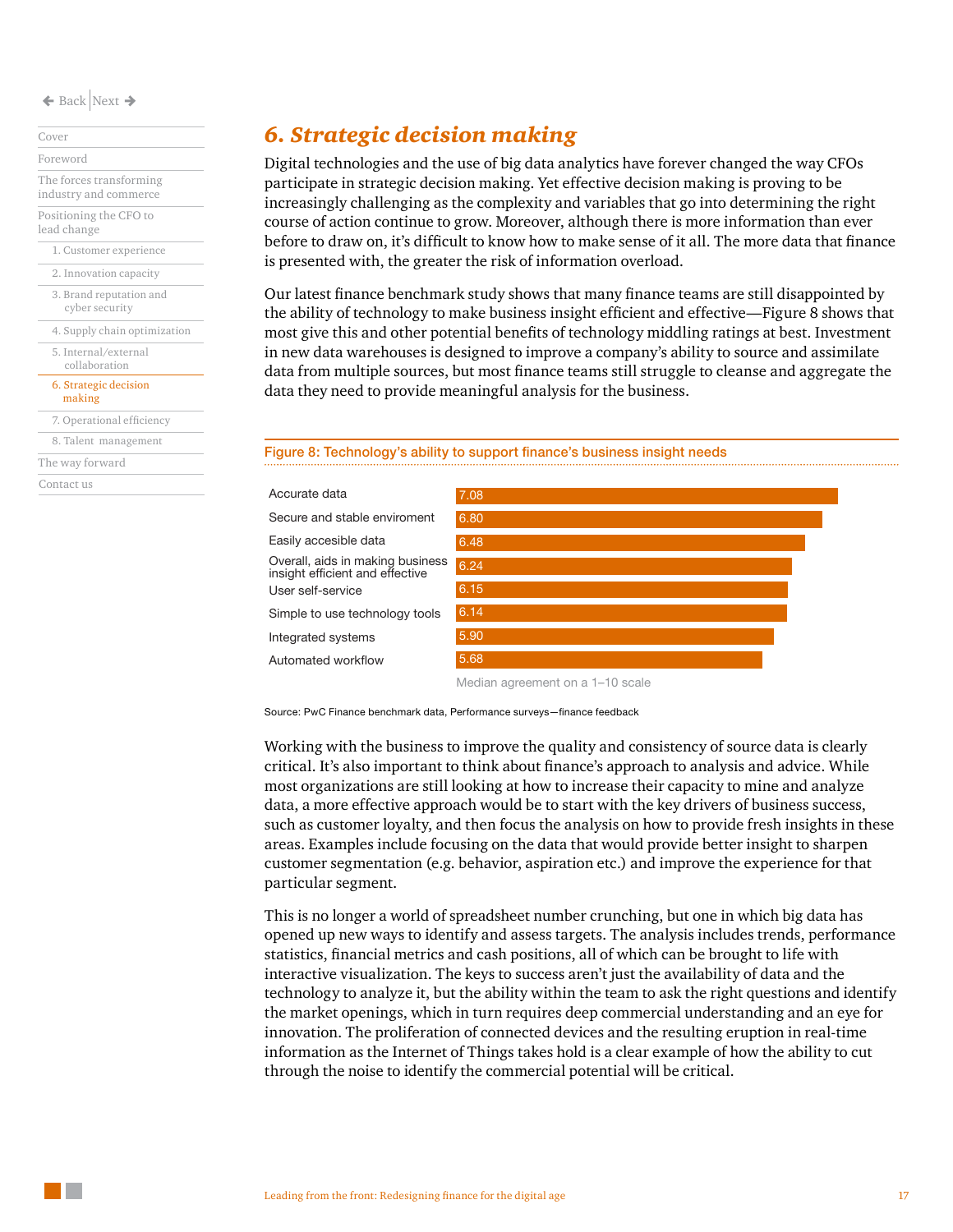#### [Cover](#page-0-0)

[Foreword](#page-1-0)

[The forces transforming](#page-2-0)  [industry and commerce](#page-2-0) [Positioning the CFO to](#page-5-0) 

[lead change](#page-5-0)

[1. Customer experience](#page-7-0)

[3. Brand reputation and](#page-11-0)  [2. Innovation capacity](#page-9-0)

cyber security

[4. Supply chain optimization](#page-12-0)  [5. Internal/external](#page-14-0) 

collaboration

[6. Strategic decision](#page-16-0)  making

[7. Operational efficiency](#page-18-0)

[8. Talent management](#page-21-0)

[The way forward](#page-23-0)

[Contact us](#page-24-0)

## *Case study: Coming together to drive down cost*

#### *The challenge*

A global engineering and manufacturing firm was concerned about the level of IT and other indirect spend, which had been spiraling upwards. Each business division was responsible for its own indirect spend and the underlying technologies such as Enterprise Resource Planning (ERP) platforms, analytical tools, mobile apps etc. Divisions rarely collaborated on tools and technologies; thus spending on IT was needlessly high and integration was minimal.

#### *The solution*

The CFO and Procurement Officer launched a multiyear program to help rein in indirect costs, starting with implementation of Oracle Business Intelligence technology on top of distributed data sources. The guiding vision is an enterprise data model with consistent definitions of spending categories, vendor groupings etc. They have challenged the finance and IT teams to capture two years of historical data in a common model. Their goal is to derive spending analytics across the company and use that for decision making.

The key data-gathering challenge centers on the mismatches in the information on the different ERP systems (e.g., different names were used for the same supplier). The finance team has decided not to normalize the underlying ERP data; instead, it uses multiple logic algorithms within their business intelligence platform to provide high-level spend comparisons. Such use of big data principles and analytics helps the CFO drive data consistency and aggregation across the divisions. Looking to the longer term, the CFO has launched a program to consolidate ERPs and further reduce IT costs.

- *• What elements of strategic decision making aren't being supported by digital technologies?*
- *• What is the best way to align internal and external data sources to strengthen analytics and insight?*
- *• What functional areas would benefit from digital technologies and newer analytical capabilities to support strategic decision making?*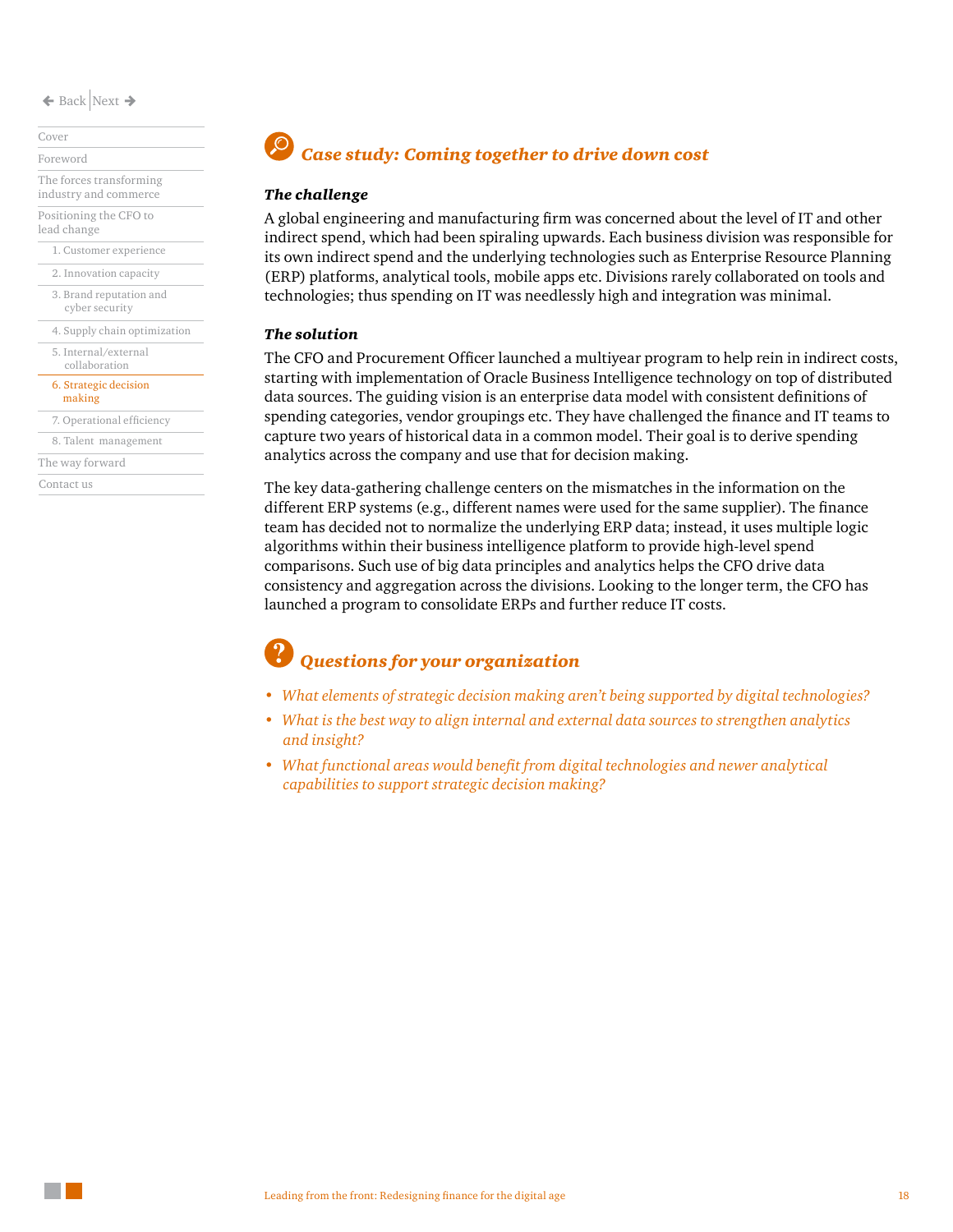[Cover](#page-0-0) [Foreword](#page-1-0)

[The forces transforming](#page-2-0)  [industry and commerce](#page-2-0) [Positioning the CFO to](#page-5-0)  [lead change](#page-5-0)

- [1. Customer experience](#page-7-0) [2. Innovation capacity](#page-9-0)
- [3. Brand reputation and](#page-11-0)  cyber security
- [4. Supply chain optimization](#page-12-0)
- [5. Internal/external](#page-14-0)  collaboration

[6. Strategic decision](#page-16-0)  making

#### [7. Operational efficiency](#page-18-0)

- [8. Talent management](#page-21-0)
- [The way forward](#page-23-0)

[Contact us](#page-24-0)

### <span id="page-18-0"></span>*7. Operational efficiency*

Digital provides an immediate opportunity to improve operational efficiency. Key areas of focus go beyond costs savings to include developing the capabilities needed to facilitate more efficient acquisition and wider growth strategies.

Cloud and application providers have developed digital toolsets for finance professionals that effectively provide an 'out of the box' business capability. With these products, finance professionals can find, compare, test, purchase and deploy new capabilities in a day. If they need a better way to correlate variables in their forecasting function, for example, they can purchase a subscription for data visualization and intelligence tools. If they need to remove manual steps from a particular process, they can deploy collaboration and workflow software. If the enterprise is looking to set up operations in a new country, finance can buy a Cloud Enterprise Resource Planning license and use pre-built connectors to connect it to their consolidation engine.

Using digital developments to sharpen efficiency frees up finance to provide more decisionsupport and value for the enterprise, especially when deployed alongside new analytical capabilities. Figure 9 identifies how operational efficiency improvements enhance finance value delivery as it matures towards a more digitally enabled function. As growth enabler, the CFO must understand these levers in order to actively measure and acquire insight into changes and trends.



#### **Emphasis on business partnering capability**

Source: PwC Finance benchmark data, Performance surveys—finance feedback

Figure 9: Operational efficiency enhancements in finance driving value for the business

- Better decisions, both short-term/operational and long-term/ strategic decisions.
- More effective allocation of capital toward value-creating opportunities.
- Tighter linkage between strategy, performance metrics and shareholder value creation.
- Culture and decision making are focused on shareholder value creation.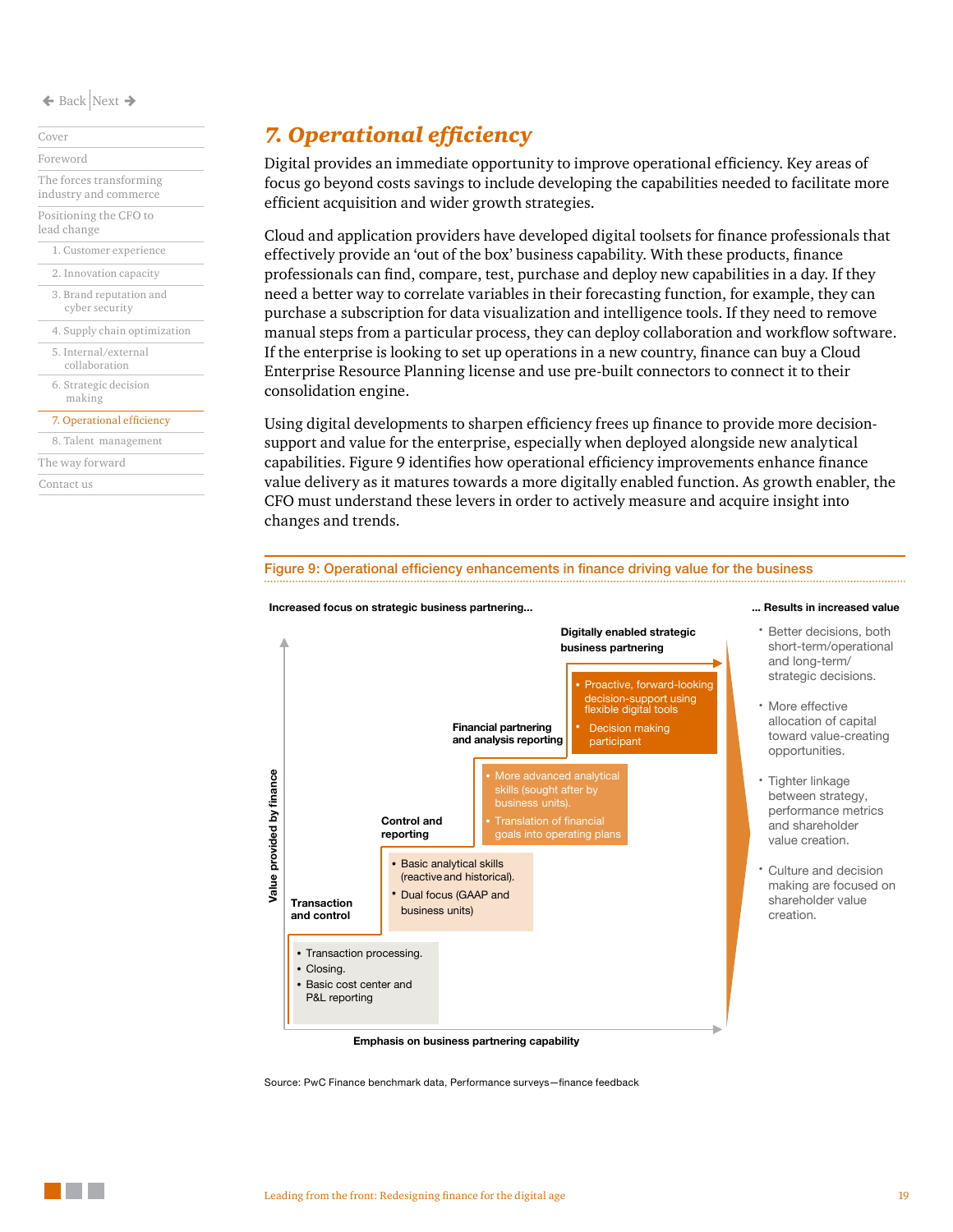[Cover](#page-0-0) [Foreword](#page-1-0)

[The forces transforming](#page-2-0)  [industry and commerce](#page-2-0)

[Positioning the CFO to](#page-5-0)  [lead change](#page-5-0)

[1. Customer experience](#page-7-0)

[2. Innovation capacity](#page-9-0)

[3. Brand reputation and](#page-11-0)  cyber security

[4. Supply chain optimization](#page-12-0) 

[5. Internal/external](#page-14-0)  collaboration

[6. Strategic decision](#page-16-0)  making

[7. Operational efficiency](#page-18-0)

[8. Talent management](#page-21-0)

[The way forward](#page-23-0)

[Contact us](#page-24-0)

Despite digital's potential to improve operational efficiency, it can also create difficult governance issues. The typical risks and issues that CFOs should assess and address are listed below. In all instances, ensuring procurement and IT governance, while balancing the time-toexecute, is a key role that the CFO can own working with his or her CIO and COO peers:

- Multiple purchases of the same digital solutions to solve point-to-point operational issues, increasing the total cost of operations rather than decreasing it
- Data privacy and security risks where operational processes rely on cloud-enabled digital solutions
- Data-mastering issues resulting from siloed digital solutions without appropriate connectors to central systems
- Change-management issues, which are typically heightened by the presence of legacy systems that are difficult to decommission and detach from core operations
- Perception issues by senior leadership that digital investments are a 'silver bullet' for issues that in reality stem from policy misalignment, process design, or personnel capabilities

In addition to core transaction operational efficiency, digital technologies provide new ways for CFOs to strengthen compliance and control. For example, advanced data analytics allow correlations not previously sought after or understood that can highlight fraud or risk indicators to finance teams. Social collaboration techniques can also allow teams to collaborate on compliance tracking in a more real-time, insightful way. In turn, mobile provides new ways to capture data at the point of transaction, which can enhance preventative controls and lessen the need for manual detection procedures.

Further, the CFO can play a pivotal leadership role in assessing and validating the value of digitally enabled efficiency investments and savings beyond finance operations. To perform this function, many companies are considering the creation of a technology business office, which would work for the CFO with accountability to the COO, CIO and CMO. Questions such as *Is this cloud service secure? Is this really cheaper? How do we know we're getting the right return?* are just the first layer of issues CFOs face as operational efficiency goals are aligned with digital investments.

Finally, for companies that are selling and providing digital tools to the market in addition to leveraging digital within their own infrastructure, the CFO has additional operational efficiency roles to play.

### *Case study: Making it easier to grow*

#### *The challenge*

A restaurant chain was operating with outdated and cumbersome systems that were impeding growth. An upgrade to their current system would have required a major investment in hardware.

#### *The solution*

The restaurant chain opted for a software-as-a-service (SaaS) solution over a traditional systems upgrade. As the company looked to boost growth, one of the determining factors was the need to create a licensing agreement that would be less rigid and cheaper to administer than the current version.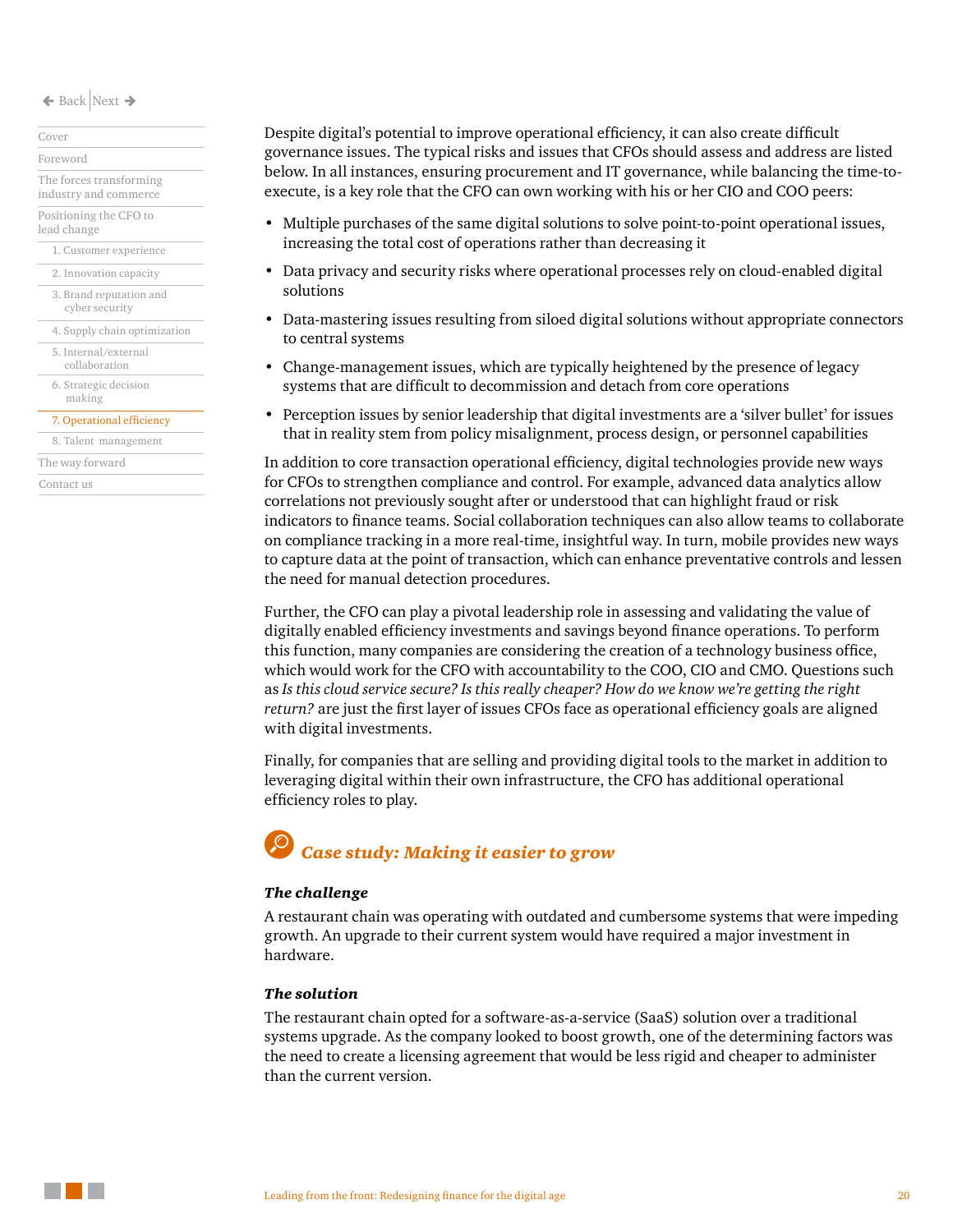[1. Customer experience](#page-7-0) [Cover](#page-0-0) [Foreword](#page-1-0) [The forces transforming](#page-2-0)  [industry and commerce](#page-2-0) [Positioning the CFO to](#page-5-0)  [lead change](#page-5-0)

[3. Brand reputation and](#page-11-0)  cyber security [2. Innovation capacity](#page-9-0)

[4. Supply chain optimization](#page-12-0)  [5. Internal/external](#page-14-0) 

collaboration

[6. Strategic decision](#page-16-0)  making

[7. Operational efficiency](#page-18-0)

[8. Talent management](#page-21-0)

[The way forward](#page-23-0)

[Contact us](#page-24-0)

Cloud-based Oracle solutions provided the company with a flexible and scalable plug-and-play platform for growth. The system optimizes mergers and acquisitions by speeding up deal making and minimizing integration times and costs. Oracle Cloud Financials coupled with Oracle Cloud Analytics are enabling the finance team to provide real-time reporting and increased analytics. The cloud-based solution can be updated quickly enough to keep up with the pace of business change while delivering value in terms of cost savings: implementation costs are lower, as are costs for IT hardware, maintenance, support and long-term licensing.

- *• What are your goals for investing in digital technology? Cost savings? Flexibility for your staff? How can you enforce these guiding principles?*
- *• How are you tracking the use of cloud-based services at your company? Do you have a procurement strategy? Is finance involved in the selection process?*
- *• How is mobile integrated into the day-to-day work of your finance operations? Can you create a more mobile/flexible workforce through this technology?*
- *• As a digital provider, what is your Enterprise Performance Management strategy for measuring the cost and margin profile of your new services as compared to existing products and services? Can you track uplift and cannibalization of your channels and/or products?*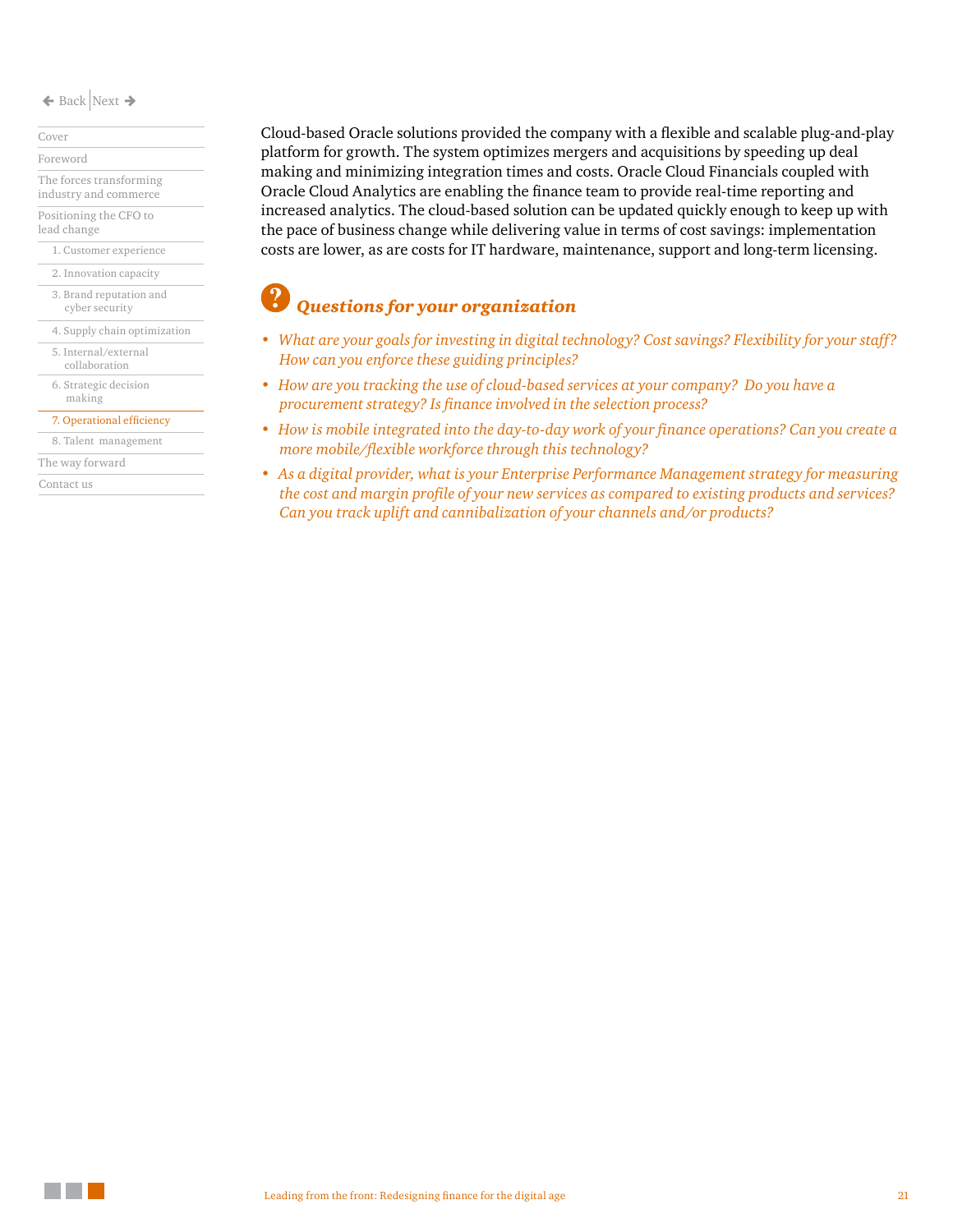[1. Customer experience](#page-7-0) [3. Brand reputation and](#page-11-0)  cyber security [4. Supply chain optimization](#page-12-0)  [5. Internal/external](#page-14-0)  collaboration [2. Innovation capacity](#page-9-0) [6. Strategic decision](#page-16-0)  making [Cover](#page-0-0) [Foreword](#page-1-0) [The forces transforming](#page-2-0)  [industry and commerce](#page-2-0) [Positioning the CFO to](#page-5-0)  [lead change](#page-5-0)

[7. Operational efficiency](#page-18-0)

#### [8. Talent management](#page-21-0)

[The way forward](#page-23-0)

[Contact us](#page-24-0)

### <span id="page-21-0"></span>*8. Talent management*

When PwC asked 10,000 people from a selection of countries around the world what will transform the world of work over the next 5 to 10 years, technology was the clear number one (see Figure 10).



PwC survey of 10,000 members of the general population based in China, Germany, India, the UK and the US

Technological breakthroughs are causing companies to better align talent strategy to their changing business models. As such, finance teams need to ensure they have the right skills in place to meet the demands of the digital economy. One key priority is finding ways to foster innovation and creativity among employees rather than focusing solely on technical capabilities. It's also important to look at how to attract and retain millennials, who will eventually make up the bulk of the workforce, while recognizing the differing perspectives of other generations. Digital natives, for example, will not want to work for companies that are still using primarily paper-based processes. As part of a wider enterprise-wide workforce plan, CFOs must look at what skill sets will be required and how the relevant talent can be attracted. The ability to execute the business strategy with the right talent is a make or break issue. PwC's 2015 CEO Survey shows that 80% of CEOs are concerned that the lack of key skills threatens their organization's growth prospects.

CFOs also need to understand how the megatrends are changing the sources of talent and how they are managed. Companies are beginning to modernize how they find, develop, and retain talent. According to PwC's 2015 CEO Survey, sixty-six percent of US CEOs say that digital technologies (like mobile and data analytics) yield high value in sourcing, developing and retaining talent. As more and more of finance's routine functions are automated and artificial intelligence plays an increasing role in business analysis and service delivery, CFOs must look at how people and machines work together within this hybrid workforce.

As much of the focus of investment and demand shifts toward Asia, Africa and other fast growing regions, the challenge is determining how to attract and train finance professionals from markets where appropriate skills may be in short supply. One strategy is to work with local universities to develop the talent pool. Giving local students the opportunity to gain experience in mature market operations is a highly effective way to attract talent and demonstrate the business's commitment to career development. When staff returns, they can harness their new skills and pass them on in their home business, thus reducing the need for incoming assignments.

Further shifts are going to come from the emergence of new financial centers and super metropolises, where the bulk of the global population and production will be situated. As connectivity creates more flexibility in the places and ways in which people work, people will want to be in the city as much for its lifestyle as its economic opportunities. Finance teams and businesses as a whole will need to adapt to new ways of working and attracting talent.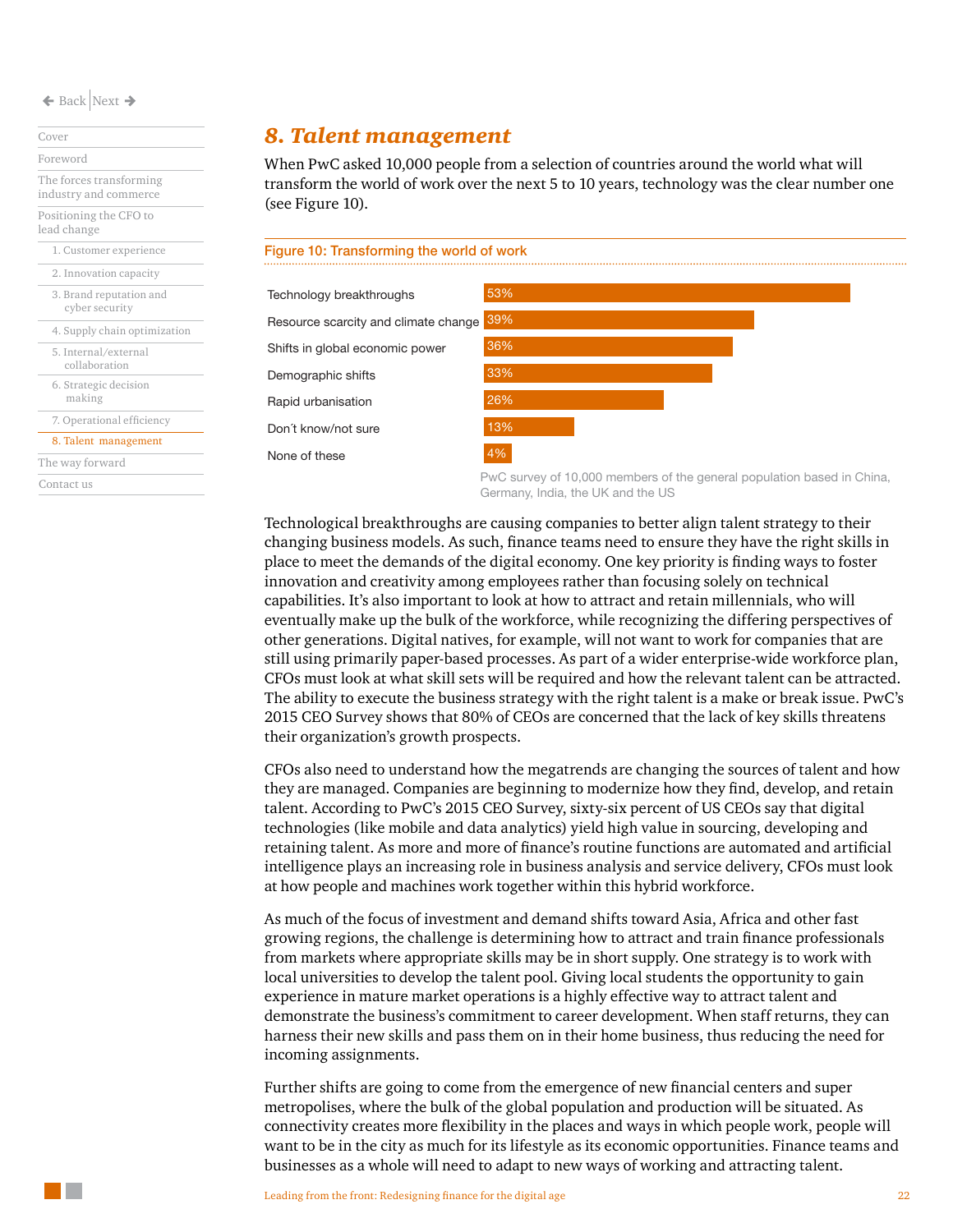[Cover](#page-0-0) [Foreword](#page-1-0)

[The forces transforming](#page-2-0)  [industry and commerce](#page-2-0) [Positioning the CFO to](#page-5-0)  [lead change](#page-5-0)

[1. Customer experience](#page-7-0)

[2. Innovation capacity](#page-9-0)

[3. Brand reputation and](#page-11-0)  cyber security

[4. Supply chain optimization](#page-12-0)  [5. Internal/external](#page-14-0)  collaboration

[6. Strategic decision](#page-16-0)  making

[7. Operational efficiency](#page-18-0)

#### [8. Talent management](#page-21-0)

[The way forward](#page-23-0)

[Contact us](#page-24-0)

The underlying priority is to promote greater diversity within the recruitment and leadership of finance teams. Marketplaces in transformation and a more business-facing finance function demand the fresh perspectives and new capabilities that come from a more diverse workforce.

Leaders know they need to increase their organizations' ability to learn and innovate. They're looking for a broader range of skills and finding talent in more places: eighty-one percent are looking for a much broader range of skills when hiring than they did in the past; 92% say they always use multiple channels to find talent, including online platforms and social networks; and 85% are actively searching for talent in different geographies, industries, or demographic segments, according to PwC's 2015 CEO Survey.

### *Case study: Excited by coming into work*

#### *The challenge*

A distribution company has been has been operating with a 25-year-old mainframe system. When a new CFO was hired, he was struck by the low morale and high rate of employee turnover within the finance team, especially among younger staff. Further research into the causes of dissatisfaction showed that having worked in more modern environments, staff quickly became frustrated by the antiquated systems being used within the company. Today's employees expect systems to take care of the routine and repetitive tasks so they can concentrate on high-value work. They want better reporting and transactional systems that can improve their working life and ability to contribute to company success.

#### *The solution*

The company has embarked on a business transformation initiative that will replace their financial systems with modern, digitally enabled processes and e-commerce platforms.

While systems modernization is a key part of the initiative, the CFO recognized that bridging the generational gap and creating a sense of excitement across the finance team would require more than an IT upgrade. From working on this and similar change projects, we've identified a number of key priorities:

Creating confidence in the new systems: Helping everyone to embrace change by encouraging digital natives to serve as mentors and coaches for their colleagues.

Embedding social media into finance: Enterprise social networks are typically geared to sales teams, but can easily be extended to finance communities to help strengthen collaboration in areas ranging from close processes to new initiatives. At a leading technology client, we used an enterprise social network as a way to develop communities, understand leading practices and gain feedback on training and process improvement opportunities. The initiative was led by the more digitally savvy members of team and supported by training for the broader finance community.

- *• Have you considered the training needs of your workforce to ensure that they can use digital technologies productively?*
- *• Are you providing the right incentives for your employees to embrace digital technologies that will make finance processes more efficient?*
- *• Are you equipped to attract and retain the broader sources of talent that will be increasingly critical to success?*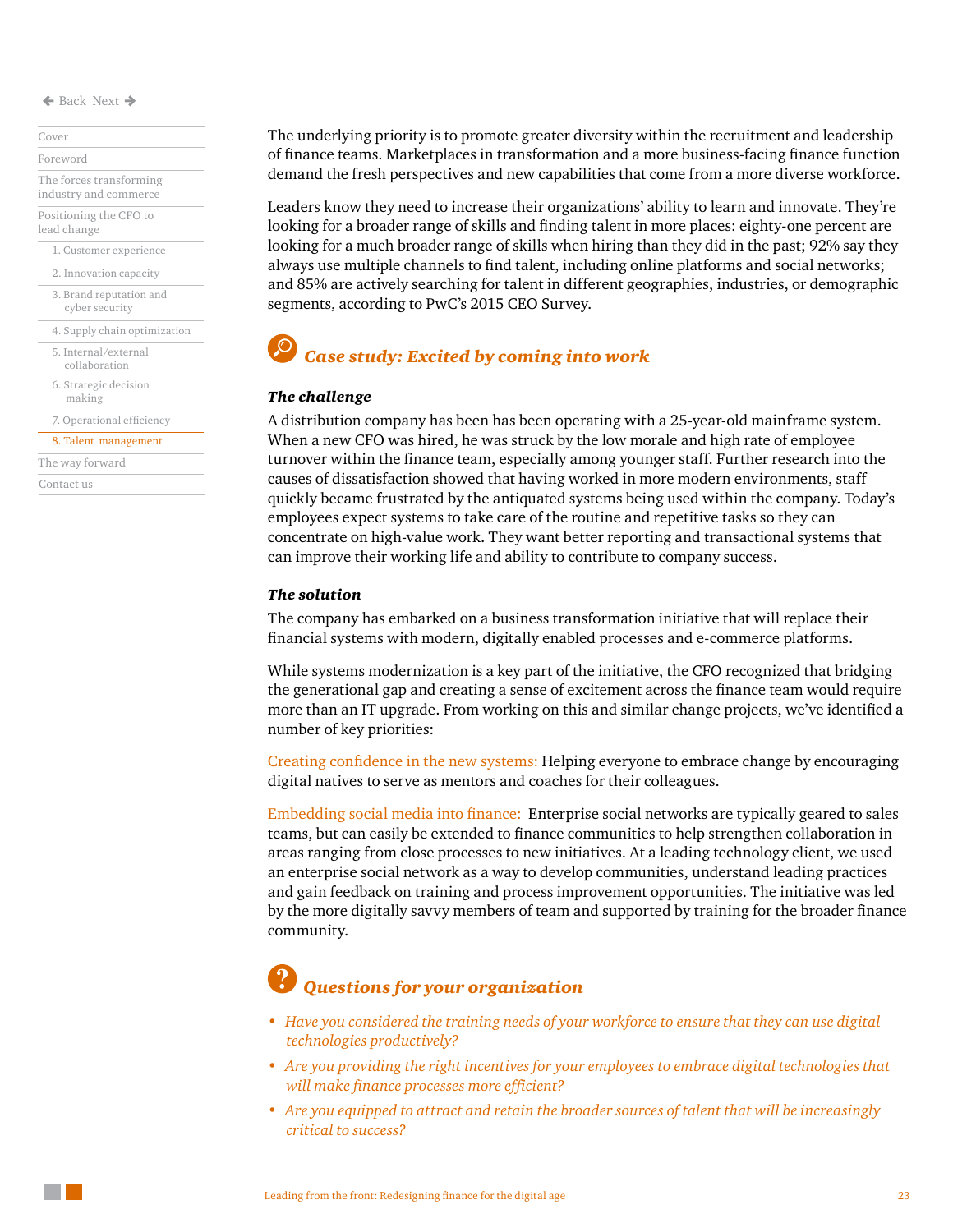[Cover](#page-0-0)

[Foreword](#page-1-0)

[The forces transforming](#page-2-0)  [industry and commerce](#page-2-0) [Positioning the CFO to](#page-5-0) 

[lead change](#page-5-0)

[The way forward](#page-23-0)

[Contact us](#page-24-0)

### <span id="page-23-0"></span>*The way forward*

*Finance has reached a pivotal juncture as it looks at how to meet the business demands being placed on it within the digital economy and digital begins to transform its own operational capabilities.* 

*Finance has an opportunity to carve out a more strategically influential role within the business, pivoting between their roles as advisor, enabler and operator across the digital value drivers in this fast moving environment. But it also could be marginalized if it fails to provide the analysis, insight and guidance that boards and business teams demand in the digital age.* 

*This will no longer be a world of long lead times and marginal adjustments to forecasts and budgets. Finance needs to become a creative visionary, capable of judging how whole business models rather than just budgets might need to change and mobilizing the organization to respond quickly. The outlook and approach of the finance professionals that emerge will have more in common with venture capitalists than today's analysts and business partners.* 

*The first step toward transformation is ensuring that your finance team and wider business are equipped to deal with disruption and change. Key priorities include stripping out all the baggage that slows down your ability to respond, be this unwieldy legacy systems or the tendency to simply do what's always been done. It's then vital to judge what creates value in this new world. The information you hold and your ability to use it may be more valuable than your physical assets. Similarly, the real value of your finance team may not be its ability to gauge current performance, but rather its ability to determine what your business needs to do to survive.*

*The key attributes of this new finance function are speed, agility and foresight. What's needed is a clear vision and leadership from the CFO—a strategy for the digital age rather than a digital strategy. There also needs to be a willingness within the wider finance team to embrace change as an opportunity rather than as a threat. The front-runners are already reaping the dividends. Their priorities for relevance and success aren't just following trends, but ensuring their thinking is original and farsighted enough to lead them.*